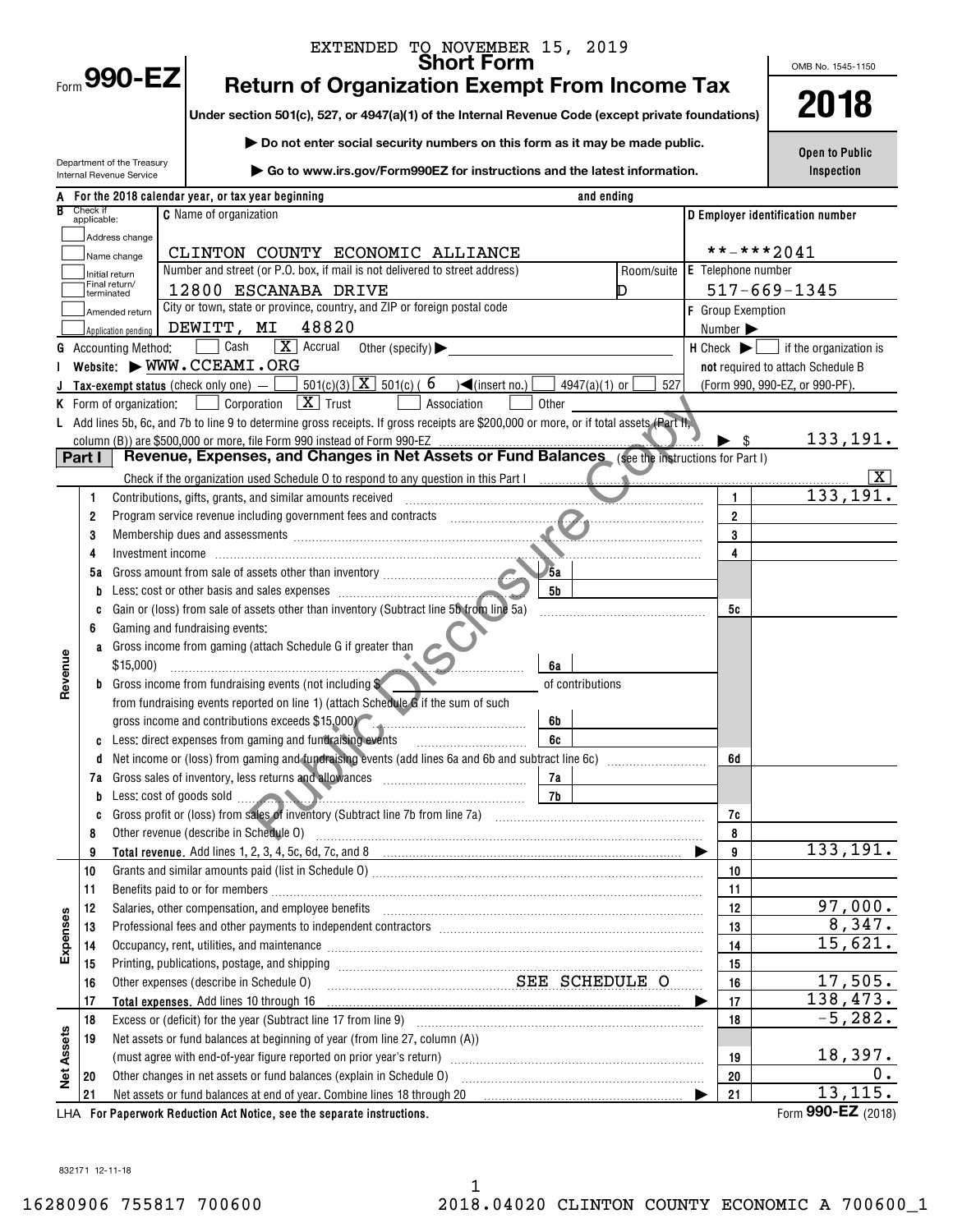| CLINTON COUNTY ECONOMIC ALLIANCE<br>Form 990-EZ (2018)                                                                                                      |                     |                                       | **-***2041                           | Page 2                                                     |  |  |
|-------------------------------------------------------------------------------------------------------------------------------------------------------------|---------------------|---------------------------------------|--------------------------------------|------------------------------------------------------------|--|--|
| <b>Balance Sheets</b> (see the instructions for Part II)<br>Part II                                                                                         |                     |                                       |                                      |                                                            |  |  |
| Check if the organization used Schedule O to respond to any question in this Part II                                                                        |                     |                                       |                                      | $\overline{\mathbf{X}}$                                    |  |  |
|                                                                                                                                                             |                     | (A) Beginning of year                 |                                      | (B) End of year                                            |  |  |
| 22                                                                                                                                                          |                     | 30,090.                               | 22                                   | 16,937.                                                    |  |  |
| 23<br>Land and buildings                                                                                                                                    |                     |                                       | 23                                   |                                                            |  |  |
| Land and buildings<br>Other assets (describe in Schedule 0)<br>Cher assets (describe in Schedule 0)<br>CHEDULE O<br>24                                      |                     | 450.                                  | 24                                   | 450.                                                       |  |  |
| 25                                                                                                                                                          |                     | 30,540.                               | 25                                   | 17,387.                                                    |  |  |
| Total liabilities (describe in Schedule 0) SEE SCHEDULE O<br>26                                                                                             |                     | 12,143.                               | 26                                   | 4,272.                                                     |  |  |
| Net assets or fund balances (line 27 of column (B) must agree with line 21)<br>27                                                                           |                     | 18,397.                               | 27                                   | 13, 115.                                                   |  |  |
| Statement of Program Service Accomplishments (see the instructions for Part III)<br>Part III                                                                |                     |                                       |                                      | <b>Expenses</b>                                            |  |  |
| Check if the organization used Schedule O to respond to any question in this Part III                                                                       |                     |                                       | $\overline{\text{X}}$                | (Required for section)                                     |  |  |
| What is the organization's primary exempt purpose? SEE SCHEDULE O                                                                                           |                     |                                       |                                      | $501(c)(3)$ and $501(c)(4)$<br>organizations; optional for |  |  |
| Describe the organization's program service accomplishments for each of its three largest program services, as measured by expenses. In a clear and concise |                     |                                       | others.)                             |                                                            |  |  |
| manner, describe the services provided, the number of persons benefited, and other relevant information for each program title.                             |                     |                                       |                                      |                                                            |  |  |
| SEE SCHEDULE O<br>28                                                                                                                                        |                     |                                       |                                      |                                                            |  |  |
|                                                                                                                                                             |                     |                                       |                                      |                                                            |  |  |
|                                                                                                                                                             |                     |                                       |                                      |                                                            |  |  |
| (Grants \$<br>) If this amount includes foreign grants, check here                                                                                          |                     |                                       | 28a                                  |                                                            |  |  |
| SEE SCHEDULE O<br>29                                                                                                                                        |                     |                                       |                                      |                                                            |  |  |
|                                                                                                                                                             |                     |                                       |                                      |                                                            |  |  |
|                                                                                                                                                             |                     |                                       |                                      |                                                            |  |  |
|                                                                                                                                                             |                     |                                       |                                      |                                                            |  |  |
| (Grants \$<br>) If this amount includes foreign grants, check here<br>SEE SCHEDULE O                                                                        |                     |                                       | 29a                                  |                                                            |  |  |
| 30                                                                                                                                                          |                     |                                       |                                      |                                                            |  |  |
|                                                                                                                                                             |                     |                                       |                                      |                                                            |  |  |
|                                                                                                                                                             |                     |                                       |                                      |                                                            |  |  |
| ) If this amount includes foreign grants, check here<br>(Grants \$                                                                                          |                     |                                       | 30a                                  |                                                            |  |  |
| 31 Other program services (describe in Schedule O)<br><u> El antico de la companya de la compa</u>                                                          |                     |                                       |                                      |                                                            |  |  |
| ) If this amount includes foreign grants, check here<br>(Grants \$                                                                                          |                     |                                       | 31a                                  |                                                            |  |  |
| 32 Total program service expenses (add lines 28a through 31a)                                                                                               |                     |                                       | 32                                   |                                                            |  |  |
| Part IV   List of Officers, Directors, Trustees, and Key Employees (Iist each one even if not compensated - see the instructions for Part IV)               |                     |                                       |                                      |                                                            |  |  |
|                                                                                                                                                             |                     |                                       |                                      |                                                            |  |  |
| Check if the organization used Schedule O to respond to any question in this Part IV                                                                        |                     |                                       |                                      | $\overline{\mathbf{X}}$                                    |  |  |
|                                                                                                                                                             | (b) Average hours   | (C) Reportable                        | (d) Health benefits,                 | (e) Estimated                                              |  |  |
| (a) Name and title                                                                                                                                          | per week devoted to | compensation (Forms<br>W-2/1099-MISC) | contributions to<br>employee benefit | amount of other                                            |  |  |
|                                                                                                                                                             | position            | (if not paid, enter -0-)              | plans, and deferred<br>compensation  | compensation                                               |  |  |
| NICK BANCROFT                                                                                                                                               |                     |                                       |                                      |                                                            |  |  |
| TRUSTEE                                                                                                                                                     | 1.00                | 0.                                    | 0.                                   | $0$ .                                                      |  |  |
| PATRICIA BARNAS                                                                                                                                             |                     |                                       |                                      |                                                            |  |  |
| <b>TRUSTEE</b>                                                                                                                                              | 1.00                | $0$ .                                 | $0$ .                                | 0.                                                         |  |  |
| MIKE BILLS                                                                                                                                                  |                     |                                       |                                      |                                                            |  |  |
| <b>TRUSTEE</b>                                                                                                                                              | 1.00                | 5,200.                                | $0$ .                                | 0.                                                         |  |  |
| CRAIG BISHOP                                                                                                                                                |                     |                                       |                                      |                                                            |  |  |
|                                                                                                                                                             |                     |                                       | $0$ .                                |                                                            |  |  |
| <b>TRUSTEE</b>                                                                                                                                              | 1.00                | $\mathbf 0$ .                         |                                      | $\mathbf 0$ .                                              |  |  |
| ED BRUUN                                                                                                                                                    |                     |                                       |                                      |                                                            |  |  |
| <b>TRUSTEE</b>                                                                                                                                              | 1.00                | 0.                                    | $0$ .                                | $\mathbf 0$ .                                              |  |  |
| KATHRYN BURKHOLDER                                                                                                                                          |                     |                                       |                                      |                                                            |  |  |
| <b>TRUSTEE</b>                                                                                                                                              | 1.00                | $\mathbf 0$ .                         | $\mathbf 0$ .                        | $\mathbf 0$ .                                              |  |  |
| JESSICA CHANT-SMITH                                                                                                                                         |                     |                                       |                                      |                                                            |  |  |
| <b>TRUSTEE</b>                                                                                                                                              | 1.00                | $\mathbf 0$ .                         | $0$ .                                | $0$ .                                                      |  |  |
| DAN COSS                                                                                                                                                    |                     |                                       |                                      |                                                            |  |  |
| <b>TRUSTEE</b>                                                                                                                                              | 1.00                | $\mathbf 0$ .                         | $\mathbf 0$ .                        | $0$ .                                                      |  |  |
| BRUCE DELONG                                                                                                                                                |                     |                                       |                                      |                                                            |  |  |
| <b>TRUSTEE</b>                                                                                                                                              | 1.00                | $\mathbf 0$ .                         | $\mathbf 0$ .                        | $0$ .                                                      |  |  |
| BRUCE FANDEL                                                                                                                                                |                     |                                       |                                      |                                                            |  |  |
| <b>TRUSTEE</b>                                                                                                                                              | 1.00                | $0$ .                                 | $0$ .                                | $\mathbf 0$ .                                              |  |  |
| KURT HANUS                                                                                                                                                  |                     |                                       |                                      |                                                            |  |  |
| <b>TRUSTEE</b>                                                                                                                                              | 1.00                | $\mathbf 0$ .                         | $\mathbf 0$ .                        | $\mathbf 0$ .                                              |  |  |
| BRIAN HOLLAND                                                                                                                                               |                     |                                       |                                      |                                                            |  |  |
| <b>TRUSTEE</b>                                                                                                                                              | 1.00                | $\mathbf 0$ .                         | 0.                                   | 0.<br>Form 990-EZ (2018)                                   |  |  |

2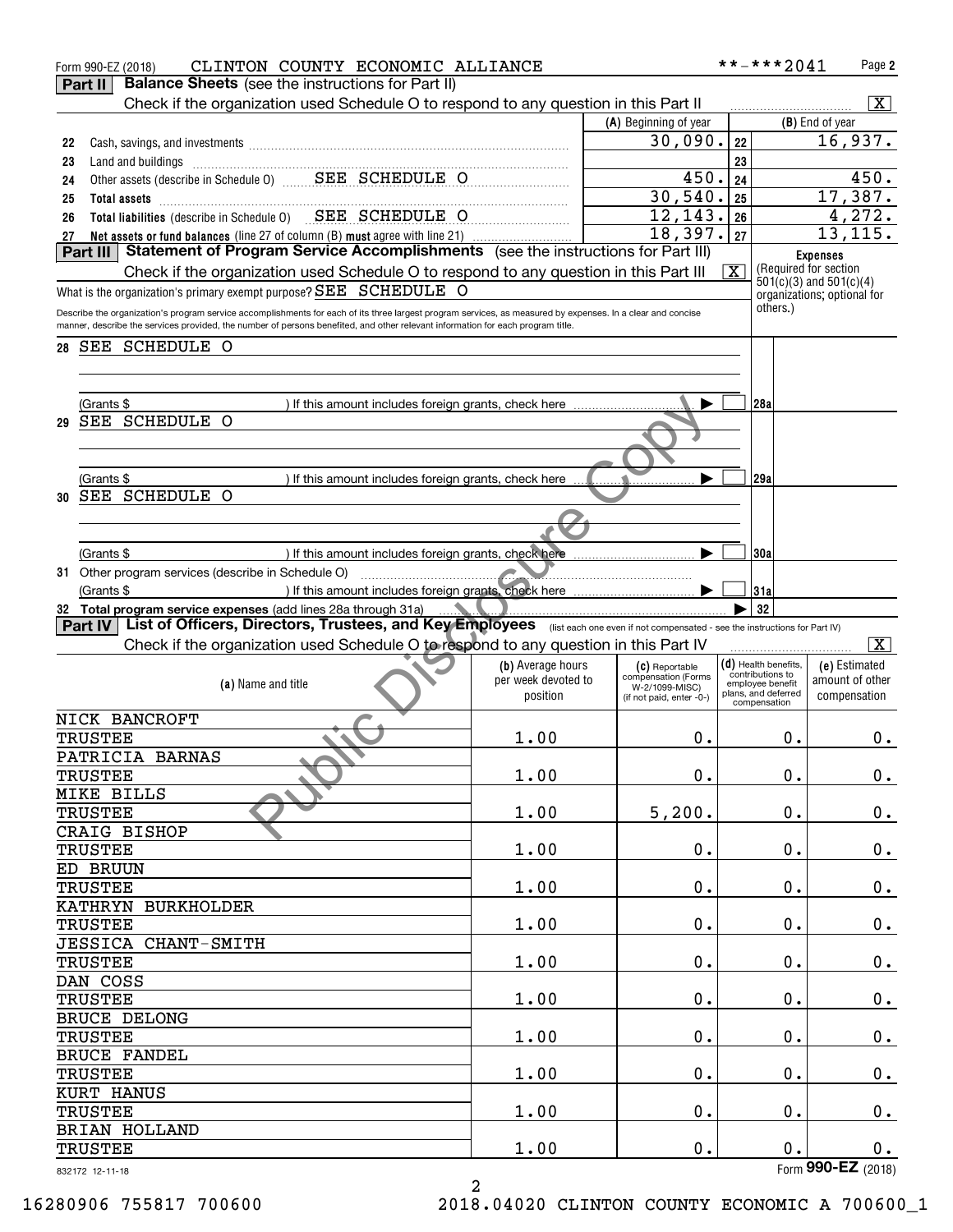|                                                                                                                                                                                                                           | **-***2041                                                                                                                                                                                                                                                                                                                                                                                                                                                                                                                                                                                                                                                                                                                                                                                                                                                                                                                                                                                                                                                                                                                                                                                                                                                                                                                                                                                                                                                                                                                                                                                                                                                                                                                                                                                                                                                                                                                                                                                                                                                                                                                                                                                                                                                                                                                                                                                                                                                                                                                                                                                                                                                                                                                                                                                                                                                                                                                                                                                                                                                                                                                                                                                                                                                                                                                                                                                                                                                                                                                                                                                                                                                                                                                                                                                                                                                                                                                                                                                                   |                       | Page 3                                                                                                               |
|---------------------------------------------------------------------------------------------------------------------------------------------------------------------------------------------------------------------------|--------------------------------------------------------------------------------------------------------------------------------------------------------------------------------------------------------------------------------------------------------------------------------------------------------------------------------------------------------------------------------------------------------------------------------------------------------------------------------------------------------------------------------------------------------------------------------------------------------------------------------------------------------------------------------------------------------------------------------------------------------------------------------------------------------------------------------------------------------------------------------------------------------------------------------------------------------------------------------------------------------------------------------------------------------------------------------------------------------------------------------------------------------------------------------------------------------------------------------------------------------------------------------------------------------------------------------------------------------------------------------------------------------------------------------------------------------------------------------------------------------------------------------------------------------------------------------------------------------------------------------------------------------------------------------------------------------------------------------------------------------------------------------------------------------------------------------------------------------------------------------------------------------------------------------------------------------------------------------------------------------------------------------------------------------------------------------------------------------------------------------------------------------------------------------------------------------------------------------------------------------------------------------------------------------------------------------------------------------------------------------------------------------------------------------------------------------------------------------------------------------------------------------------------------------------------------------------------------------------------------------------------------------------------------------------------------------------------------------------------------------------------------------------------------------------------------------------------------------------------------------------------------------------------------------------------------------------------------------------------------------------------------------------------------------------------------------------------------------------------------------------------------------------------------------------------------------------------------------------------------------------------------------------------------------------------------------------------------------------------------------------------------------------------------------------------------------------------------------------------------------------------------------------------------------------------------------------------------------------------------------------------------------------------------------------------------------------------------------------------------------------------------------------------------------------------------------------------------------------------------------------------------------------------------------------------------------------------------------------------------------------|-----------------------|----------------------------------------------------------------------------------------------------------------------|
| Part V<br>Other Information (Note the Schedule A and personal benefit contract statement requirements in the<br>instructions for Part V.) Check if the organization used Sch. O to respond to any question in this Part V |                                                                                                                                                                                                                                                                                                                                                                                                                                                                                                                                                                                                                                                                                                                                                                                                                                                                                                                                                                                                                                                                                                                                                                                                                                                                                                                                                                                                                                                                                                                                                                                                                                                                                                                                                                                                                                                                                                                                                                                                                                                                                                                                                                                                                                                                                                                                                                                                                                                                                                                                                                                                                                                                                                                                                                                                                                                                                                                                                                                                                                                                                                                                                                                                                                                                                                                                                                                                                                                                                                                                                                                                                                                                                                                                                                                                                                                                                                                                                                                                              |                       |                                                                                                                      |
|                                                                                                                                                                                                                           |                                                                                                                                                                                                                                                                                                                                                                                                                                                                                                                                                                                                                                                                                                                                                                                                                                                                                                                                                                                                                                                                                                                                                                                                                                                                                                                                                                                                                                                                                                                                                                                                                                                                                                                                                                                                                                                                                                                                                                                                                                                                                                                                                                                                                                                                                                                                                                                                                                                                                                                                                                                                                                                                                                                                                                                                                                                                                                                                                                                                                                                                                                                                                                                                                                                                                                                                                                                                                                                                                                                                                                                                                                                                                                                                                                                                                                                                                                                                                                                                              |                       |                                                                                                                      |
|                                                                                                                                                                                                                           |                                                                                                                                                                                                                                                                                                                                                                                                                                                                                                                                                                                                                                                                                                                                                                                                                                                                                                                                                                                                                                                                                                                                                                                                                                                                                                                                                                                                                                                                                                                                                                                                                                                                                                                                                                                                                                                                                                                                                                                                                                                                                                                                                                                                                                                                                                                                                                                                                                                                                                                                                                                                                                                                                                                                                                                                                                                                                                                                                                                                                                                                                                                                                                                                                                                                                                                                                                                                                                                                                                                                                                                                                                                                                                                                                                                                                                                                                                                                                                                                              |                       |                                                                                                                      |
|                                                                                                                                                                                                                           |                                                                                                                                                                                                                                                                                                                                                                                                                                                                                                                                                                                                                                                                                                                                                                                                                                                                                                                                                                                                                                                                                                                                                                                                                                                                                                                                                                                                                                                                                                                                                                                                                                                                                                                                                                                                                                                                                                                                                                                                                                                                                                                                                                                                                                                                                                                                                                                                                                                                                                                                                                                                                                                                                                                                                                                                                                                                                                                                                                                                                                                                                                                                                                                                                                                                                                                                                                                                                                                                                                                                                                                                                                                                                                                                                                                                                                                                                                                                                                                                              |                       | х                                                                                                                    |
|                                                                                                                                                                                                                           |                                                                                                                                                                                                                                                                                                                                                                                                                                                                                                                                                                                                                                                                                                                                                                                                                                                                                                                                                                                                                                                                                                                                                                                                                                                                                                                                                                                                                                                                                                                                                                                                                                                                                                                                                                                                                                                                                                                                                                                                                                                                                                                                                                                                                                                                                                                                                                                                                                                                                                                                                                                                                                                                                                                                                                                                                                                                                                                                                                                                                                                                                                                                                                                                                                                                                                                                                                                                                                                                                                                                                                                                                                                                                                                                                                                                                                                                                                                                                                                                              |                       |                                                                                                                      |
|                                                                                                                                                                                                                           |                                                                                                                                                                                                                                                                                                                                                                                                                                                                                                                                                                                                                                                                                                                                                                                                                                                                                                                                                                                                                                                                                                                                                                                                                                                                                                                                                                                                                                                                                                                                                                                                                                                                                                                                                                                                                                                                                                                                                                                                                                                                                                                                                                                                                                                                                                                                                                                                                                                                                                                                                                                                                                                                                                                                                                                                                                                                                                                                                                                                                                                                                                                                                                                                                                                                                                                                                                                                                                                                                                                                                                                                                                                                                                                                                                                                                                                                                                                                                                                                              |                       | х                                                                                                                    |
|                                                                                                                                                                                                                           |                                                                                                                                                                                                                                                                                                                                                                                                                                                                                                                                                                                                                                                                                                                                                                                                                                                                                                                                                                                                                                                                                                                                                                                                                                                                                                                                                                                                                                                                                                                                                                                                                                                                                                                                                                                                                                                                                                                                                                                                                                                                                                                                                                                                                                                                                                                                                                                                                                                                                                                                                                                                                                                                                                                                                                                                                                                                                                                                                                                                                                                                                                                                                                                                                                                                                                                                                                                                                                                                                                                                                                                                                                                                                                                                                                                                                                                                                                                                                                                                              |                       |                                                                                                                      |
|                                                                                                                                                                                                                           |                                                                                                                                                                                                                                                                                                                                                                                                                                                                                                                                                                                                                                                                                                                                                                                                                                                                                                                                                                                                                                                                                                                                                                                                                                                                                                                                                                                                                                                                                                                                                                                                                                                                                                                                                                                                                                                                                                                                                                                                                                                                                                                                                                                                                                                                                                                                                                                                                                                                                                                                                                                                                                                                                                                                                                                                                                                                                                                                                                                                                                                                                                                                                                                                                                                                                                                                                                                                                                                                                                                                                                                                                                                                                                                                                                                                                                                                                                                                                                                                              |                       | x                                                                                                                    |
|                                                                                                                                                                                                                           | 35b                                                                                                                                                                                                                                                                                                                                                                                                                                                                                                                                                                                                                                                                                                                                                                                                                                                                                                                                                                                                                                                                                                                                                                                                                                                                                                                                                                                                                                                                                                                                                                                                                                                                                                                                                                                                                                                                                                                                                                                                                                                                                                                                                                                                                                                                                                                                                                                                                                                                                                                                                                                                                                                                                                                                                                                                                                                                                                                                                                                                                                                                                                                                                                                                                                                                                                                                                                                                                                                                                                                                                                                                                                                                                                                                                                                                                                                                                                                                                                                                          | N/R                   |                                                                                                                      |
|                                                                                                                                                                                                                           |                                                                                                                                                                                                                                                                                                                                                                                                                                                                                                                                                                                                                                                                                                                                                                                                                                                                                                                                                                                                                                                                                                                                                                                                                                                                                                                                                                                                                                                                                                                                                                                                                                                                                                                                                                                                                                                                                                                                                                                                                                                                                                                                                                                                                                                                                                                                                                                                                                                                                                                                                                                                                                                                                                                                                                                                                                                                                                                                                                                                                                                                                                                                                                                                                                                                                                                                                                                                                                                                                                                                                                                                                                                                                                                                                                                                                                                                                                                                                                                                              |                       |                                                                                                                      |
|                                                                                                                                                                                                                           | 35c                                                                                                                                                                                                                                                                                                                                                                                                                                                                                                                                                                                                                                                                                                                                                                                                                                                                                                                                                                                                                                                                                                                                                                                                                                                                                                                                                                                                                                                                                                                                                                                                                                                                                                                                                                                                                                                                                                                                                                                                                                                                                                                                                                                                                                                                                                                                                                                                                                                                                                                                                                                                                                                                                                                                                                                                                                                                                                                                                                                                                                                                                                                                                                                                                                                                                                                                                                                                                                                                                                                                                                                                                                                                                                                                                                                                                                                                                                                                                                                                          |                       | х                                                                                                                    |
|                                                                                                                                                                                                                           |                                                                                                                                                                                                                                                                                                                                                                                                                                                                                                                                                                                                                                                                                                                                                                                                                                                                                                                                                                                                                                                                                                                                                                                                                                                                                                                                                                                                                                                                                                                                                                                                                                                                                                                                                                                                                                                                                                                                                                                                                                                                                                                                                                                                                                                                                                                                                                                                                                                                                                                                                                                                                                                                                                                                                                                                                                                                                                                                                                                                                                                                                                                                                                                                                                                                                                                                                                                                                                                                                                                                                                                                                                                                                                                                                                                                                                                                                                                                                                                                              |                       |                                                                                                                      |
|                                                                                                                                                                                                                           | 36                                                                                                                                                                                                                                                                                                                                                                                                                                                                                                                                                                                                                                                                                                                                                                                                                                                                                                                                                                                                                                                                                                                                                                                                                                                                                                                                                                                                                                                                                                                                                                                                                                                                                                                                                                                                                                                                                                                                                                                                                                                                                                                                                                                                                                                                                                                                                                                                                                                                                                                                                                                                                                                                                                                                                                                                                                                                                                                                                                                                                                                                                                                                                                                                                                                                                                                                                                                                                                                                                                                                                                                                                                                                                                                                                                                                                                                                                                                                                                                                           |                       | х                                                                                                                    |
|                                                                                                                                                                                                                           |                                                                                                                                                                                                                                                                                                                                                                                                                                                                                                                                                                                                                                                                                                                                                                                                                                                                                                                                                                                                                                                                                                                                                                                                                                                                                                                                                                                                                                                                                                                                                                                                                                                                                                                                                                                                                                                                                                                                                                                                                                                                                                                                                                                                                                                                                                                                                                                                                                                                                                                                                                                                                                                                                                                                                                                                                                                                                                                                                                                                                                                                                                                                                                                                                                                                                                                                                                                                                                                                                                                                                                                                                                                                                                                                                                                                                                                                                                                                                                                                              |                       |                                                                                                                      |
|                                                                                                                                                                                                                           | 37 <sub>b</sub>                                                                                                                                                                                                                                                                                                                                                                                                                                                                                                                                                                                                                                                                                                                                                                                                                                                                                                                                                                                                                                                                                                                                                                                                                                                                                                                                                                                                                                                                                                                                                                                                                                                                                                                                                                                                                                                                                                                                                                                                                                                                                                                                                                                                                                                                                                                                                                                                                                                                                                                                                                                                                                                                                                                                                                                                                                                                                                                                                                                                                                                                                                                                                                                                                                                                                                                                                                                                                                                                                                                                                                                                                                                                                                                                                                                                                                                                                                                                                                                              |                       | x                                                                                                                    |
|                                                                                                                                                                                                                           |                                                                                                                                                                                                                                                                                                                                                                                                                                                                                                                                                                                                                                                                                                                                                                                                                                                                                                                                                                                                                                                                                                                                                                                                                                                                                                                                                                                                                                                                                                                                                                                                                                                                                                                                                                                                                                                                                                                                                                                                                                                                                                                                                                                                                                                                                                                                                                                                                                                                                                                                                                                                                                                                                                                                                                                                                                                                                                                                                                                                                                                                                                                                                                                                                                                                                                                                                                                                                                                                                                                                                                                                                                                                                                                                                                                                                                                                                                                                                                                                              |                       |                                                                                                                      |
|                                                                                                                                                                                                                           | 38a                                                                                                                                                                                                                                                                                                                                                                                                                                                                                                                                                                                                                                                                                                                                                                                                                                                                                                                                                                                                                                                                                                                                                                                                                                                                                                                                                                                                                                                                                                                                                                                                                                                                                                                                                                                                                                                                                                                                                                                                                                                                                                                                                                                                                                                                                                                                                                                                                                                                                                                                                                                                                                                                                                                                                                                                                                                                                                                                                                                                                                                                                                                                                                                                                                                                                                                                                                                                                                                                                                                                                                                                                                                                                                                                                                                                                                                                                                                                                                                                          |                       | X                                                                                                                    |
| N/A<br>38 <sub>b</sub>                                                                                                                                                                                                    |                                                                                                                                                                                                                                                                                                                                                                                                                                                                                                                                                                                                                                                                                                                                                                                                                                                                                                                                                                                                                                                                                                                                                                                                                                                                                                                                                                                                                                                                                                                                                                                                                                                                                                                                                                                                                                                                                                                                                                                                                                                                                                                                                                                                                                                                                                                                                                                                                                                                                                                                                                                                                                                                                                                                                                                                                                                                                                                                                                                                                                                                                                                                                                                                                                                                                                                                                                                                                                                                                                                                                                                                                                                                                                                                                                                                                                                                                                                                                                                                              |                       |                                                                                                                      |
|                                                                                                                                                                                                                           |                                                                                                                                                                                                                                                                                                                                                                                                                                                                                                                                                                                                                                                                                                                                                                                                                                                                                                                                                                                                                                                                                                                                                                                                                                                                                                                                                                                                                                                                                                                                                                                                                                                                                                                                                                                                                                                                                                                                                                                                                                                                                                                                                                                                                                                                                                                                                                                                                                                                                                                                                                                                                                                                                                                                                                                                                                                                                                                                                                                                                                                                                                                                                                                                                                                                                                                                                                                                                                                                                                                                                                                                                                                                                                                                                                                                                                                                                                                                                                                                              |                       |                                                                                                                      |
| N/A<br>89a                                                                                                                                                                                                                |                                                                                                                                                                                                                                                                                                                                                                                                                                                                                                                                                                                                                                                                                                                                                                                                                                                                                                                                                                                                                                                                                                                                                                                                                                                                                                                                                                                                                                                                                                                                                                                                                                                                                                                                                                                                                                                                                                                                                                                                                                                                                                                                                                                                                                                                                                                                                                                                                                                                                                                                                                                                                                                                                                                                                                                                                                                                                                                                                                                                                                                                                                                                                                                                                                                                                                                                                                                                                                                                                                                                                                                                                                                                                                                                                                                                                                                                                                                                                                                                              |                       |                                                                                                                      |
| 39 <sub>b</sub>                                                                                                                                                                                                           |                                                                                                                                                                                                                                                                                                                                                                                                                                                                                                                                                                                                                                                                                                                                                                                                                                                                                                                                                                                                                                                                                                                                                                                                                                                                                                                                                                                                                                                                                                                                                                                                                                                                                                                                                                                                                                                                                                                                                                                                                                                                                                                                                                                                                                                                                                                                                                                                                                                                                                                                                                                                                                                                                                                                                                                                                                                                                                                                                                                                                                                                                                                                                                                                                                                                                                                                                                                                                                                                                                                                                                                                                                                                                                                                                                                                                                                                                                                                                                                                              |                       |                                                                                                                      |
|                                                                                                                                                                                                                           |                                                                                                                                                                                                                                                                                                                                                                                                                                                                                                                                                                                                                                                                                                                                                                                                                                                                                                                                                                                                                                                                                                                                                                                                                                                                                                                                                                                                                                                                                                                                                                                                                                                                                                                                                                                                                                                                                                                                                                                                                                                                                                                                                                                                                                                                                                                                                                                                                                                                                                                                                                                                                                                                                                                                                                                                                                                                                                                                                                                                                                                                                                                                                                                                                                                                                                                                                                                                                                                                                                                                                                                                                                                                                                                                                                                                                                                                                                                                                                                                              |                       |                                                                                                                      |
| N/A                                                                                                                                                                                                                       |                                                                                                                                                                                                                                                                                                                                                                                                                                                                                                                                                                                                                                                                                                                                                                                                                                                                                                                                                                                                                                                                                                                                                                                                                                                                                                                                                                                                                                                                                                                                                                                                                                                                                                                                                                                                                                                                                                                                                                                                                                                                                                                                                                                                                                                                                                                                                                                                                                                                                                                                                                                                                                                                                                                                                                                                                                                                                                                                                                                                                                                                                                                                                                                                                                                                                                                                                                                                                                                                                                                                                                                                                                                                                                                                                                                                                                                                                                                                                                                                              |                       |                                                                                                                      |
|                                                                                                                                                                                                                           |                                                                                                                                                                                                                                                                                                                                                                                                                                                                                                                                                                                                                                                                                                                                                                                                                                                                                                                                                                                                                                                                                                                                                                                                                                                                                                                                                                                                                                                                                                                                                                                                                                                                                                                                                                                                                                                                                                                                                                                                                                                                                                                                                                                                                                                                                                                                                                                                                                                                                                                                                                                                                                                                                                                                                                                                                                                                                                                                                                                                                                                                                                                                                                                                                                                                                                                                                                                                                                                                                                                                                                                                                                                                                                                                                                                                                                                                                                                                                                                                              |                       |                                                                                                                      |
|                                                                                                                                                                                                                           |                                                                                                                                                                                                                                                                                                                                                                                                                                                                                                                                                                                                                                                                                                                                                                                                                                                                                                                                                                                                                                                                                                                                                                                                                                                                                                                                                                                                                                                                                                                                                                                                                                                                                                                                                                                                                                                                                                                                                                                                                                                                                                                                                                                                                                                                                                                                                                                                                                                                                                                                                                                                                                                                                                                                                                                                                                                                                                                                                                                                                                                                                                                                                                                                                                                                                                                                                                                                                                                                                                                                                                                                                                                                                                                                                                                                                                                                                                                                                                                                              |                       |                                                                                                                      |
|                                                                                                                                                                                                                           | 40b                                                                                                                                                                                                                                                                                                                                                                                                                                                                                                                                                                                                                                                                                                                                                                                                                                                                                                                                                                                                                                                                                                                                                                                                                                                                                                                                                                                                                                                                                                                                                                                                                                                                                                                                                                                                                                                                                                                                                                                                                                                                                                                                                                                                                                                                                                                                                                                                                                                                                                                                                                                                                                                                                                                                                                                                                                                                                                                                                                                                                                                                                                                                                                                                                                                                                                                                                                                                                                                                                                                                                                                                                                                                                                                                                                                                                                                                                                                                                                                                          | N/R                   |                                                                                                                      |
|                                                                                                                                                                                                                           |                                                                                                                                                                                                                                                                                                                                                                                                                                                                                                                                                                                                                                                                                                                                                                                                                                                                                                                                                                                                                                                                                                                                                                                                                                                                                                                                                                                                                                                                                                                                                                                                                                                                                                                                                                                                                                                                                                                                                                                                                                                                                                                                                                                                                                                                                                                                                                                                                                                                                                                                                                                                                                                                                                                                                                                                                                                                                                                                                                                                                                                                                                                                                                                                                                                                                                                                                                                                                                                                                                                                                                                                                                                                                                                                                                                                                                                                                                                                                                                                              |                       |                                                                                                                      |
| N/A<br>.                                                                                                                                                                                                                  |                                                                                                                                                                                                                                                                                                                                                                                                                                                                                                                                                                                                                                                                                                                                                                                                                                                                                                                                                                                                                                                                                                                                                                                                                                                                                                                                                                                                                                                                                                                                                                                                                                                                                                                                                                                                                                                                                                                                                                                                                                                                                                                                                                                                                                                                                                                                                                                                                                                                                                                                                                                                                                                                                                                                                                                                                                                                                                                                                                                                                                                                                                                                                                                                                                                                                                                                                                                                                                                                                                                                                                                                                                                                                                                                                                                                                                                                                                                                                                                                              |                       |                                                                                                                      |
|                                                                                                                                                                                                                           |                                                                                                                                                                                                                                                                                                                                                                                                                                                                                                                                                                                                                                                                                                                                                                                                                                                                                                                                                                                                                                                                                                                                                                                                                                                                                                                                                                                                                                                                                                                                                                                                                                                                                                                                                                                                                                                                                                                                                                                                                                                                                                                                                                                                                                                                                                                                                                                                                                                                                                                                                                                                                                                                                                                                                                                                                                                                                                                                                                                                                                                                                                                                                                                                                                                                                                                                                                                                                                                                                                                                                                                                                                                                                                                                                                                                                                                                                                                                                                                                              |                       |                                                                                                                      |
| N/A<br>$\blacksquare$ . The set of $\blacktriangleright$                                                                                                                                                                  |                                                                                                                                                                                                                                                                                                                                                                                                                                                                                                                                                                                                                                                                                                                                                                                                                                                                                                                                                                                                                                                                                                                                                                                                                                                                                                                                                                                                                                                                                                                                                                                                                                                                                                                                                                                                                                                                                                                                                                                                                                                                                                                                                                                                                                                                                                                                                                                                                                                                                                                                                                                                                                                                                                                                                                                                                                                                                                                                                                                                                                                                                                                                                                                                                                                                                                                                                                                                                                                                                                                                                                                                                                                                                                                                                                                                                                                                                                                                                                                                              |                       |                                                                                                                      |
|                                                                                                                                                                                                                           |                                                                                                                                                                                                                                                                                                                                                                                                                                                                                                                                                                                                                                                                                                                                                                                                                                                                                                                                                                                                                                                                                                                                                                                                                                                                                                                                                                                                                                                                                                                                                                                                                                                                                                                                                                                                                                                                                                                                                                                                                                                                                                                                                                                                                                                                                                                                                                                                                                                                                                                                                                                                                                                                                                                                                                                                                                                                                                                                                                                                                                                                                                                                                                                                                                                                                                                                                                                                                                                                                                                                                                                                                                                                                                                                                                                                                                                                                                                                                                                                              |                       |                                                                                                                      |
|                                                                                                                                                                                                                           | 40e                                                                                                                                                                                                                                                                                                                                                                                                                                                                                                                                                                                                                                                                                                                                                                                                                                                                                                                                                                                                                                                                                                                                                                                                                                                                                                                                                                                                                                                                                                                                                                                                                                                                                                                                                                                                                                                                                                                                                                                                                                                                                                                                                                                                                                                                                                                                                                                                                                                                                                                                                                                                                                                                                                                                                                                                                                                                                                                                                                                                                                                                                                                                                                                                                                                                                                                                                                                                                                                                                                                                                                                                                                                                                                                                                                                                                                                                                                                                                                                                          |                       | x                                                                                                                    |
|                                                                                                                                                                                                                           |                                                                                                                                                                                                                                                                                                                                                                                                                                                                                                                                                                                                                                                                                                                                                                                                                                                                                                                                                                                                                                                                                                                                                                                                                                                                                                                                                                                                                                                                                                                                                                                                                                                                                                                                                                                                                                                                                                                                                                                                                                                                                                                                                                                                                                                                                                                                                                                                                                                                                                                                                                                                                                                                                                                                                                                                                                                                                                                                                                                                                                                                                                                                                                                                                                                                                                                                                                                                                                                                                                                                                                                                                                                                                                                                                                                                                                                                                                                                                                                                              |                       |                                                                                                                      |
|                                                                                                                                                                                                                           |                                                                                                                                                                                                                                                                                                                                                                                                                                                                                                                                                                                                                                                                                                                                                                                                                                                                                                                                                                                                                                                                                                                                                                                                                                                                                                                                                                                                                                                                                                                                                                                                                                                                                                                                                                                                                                                                                                                                                                                                                                                                                                                                                                                                                                                                                                                                                                                                                                                                                                                                                                                                                                                                                                                                                                                                                                                                                                                                                                                                                                                                                                                                                                                                                                                                                                                                                                                                                                                                                                                                                                                                                                                                                                                                                                                                                                                                                                                                                                                                              |                       |                                                                                                                      |
|                                                                                                                                                                                                                           |                                                                                                                                                                                                                                                                                                                                                                                                                                                                                                                                                                                                                                                                                                                                                                                                                                                                                                                                                                                                                                                                                                                                                                                                                                                                                                                                                                                                                                                                                                                                                                                                                                                                                                                                                                                                                                                                                                                                                                                                                                                                                                                                                                                                                                                                                                                                                                                                                                                                                                                                                                                                                                                                                                                                                                                                                                                                                                                                                                                                                                                                                                                                                                                                                                                                                                                                                                                                                                                                                                                                                                                                                                                                                                                                                                                                                                                                                                                                                                                                              |                       |                                                                                                                      |
|                                                                                                                                                                                                                           |                                                                                                                                                                                                                                                                                                                                                                                                                                                                                                                                                                                                                                                                                                                                                                                                                                                                                                                                                                                                                                                                                                                                                                                                                                                                                                                                                                                                                                                                                                                                                                                                                                                                                                                                                                                                                                                                                                                                                                                                                                                                                                                                                                                                                                                                                                                                                                                                                                                                                                                                                                                                                                                                                                                                                                                                                                                                                                                                                                                                                                                                                                                                                                                                                                                                                                                                                                                                                                                                                                                                                                                                                                                                                                                                                                                                                                                                                                                                                                                                              |                       |                                                                                                                      |
|                                                                                                                                                                                                                           |                                                                                                                                                                                                                                                                                                                                                                                                                                                                                                                                                                                                                                                                                                                                                                                                                                                                                                                                                                                                                                                                                                                                                                                                                                                                                                                                                                                                                                                                                                                                                                                                                                                                                                                                                                                                                                                                                                                                                                                                                                                                                                                                                                                                                                                                                                                                                                                                                                                                                                                                                                                                                                                                                                                                                                                                                                                                                                                                                                                                                                                                                                                                                                                                                                                                                                                                                                                                                                                                                                                                                                                                                                                                                                                                                                                                                                                                                                                                                                                                              |                       |                                                                                                                      |
|                                                                                                                                                                                                                           | 42 b                                                                                                                                                                                                                                                                                                                                                                                                                                                                                                                                                                                                                                                                                                                                                                                                                                                                                                                                                                                                                                                                                                                                                                                                                                                                                                                                                                                                                                                                                                                                                                                                                                                                                                                                                                                                                                                                                                                                                                                                                                                                                                                                                                                                                                                                                                                                                                                                                                                                                                                                                                                                                                                                                                                                                                                                                                                                                                                                                                                                                                                                                                                                                                                                                                                                                                                                                                                                                                                                                                                                                                                                                                                                                                                                                                                                                                                                                                                                                                                                         |                       | X                                                                                                                    |
|                                                                                                                                                                                                                           |                                                                                                                                                                                                                                                                                                                                                                                                                                                                                                                                                                                                                                                                                                                                                                                                                                                                                                                                                                                                                                                                                                                                                                                                                                                                                                                                                                                                                                                                                                                                                                                                                                                                                                                                                                                                                                                                                                                                                                                                                                                                                                                                                                                                                                                                                                                                                                                                                                                                                                                                                                                                                                                                                                                                                                                                                                                                                                                                                                                                                                                                                                                                                                                                                                                                                                                                                                                                                                                                                                                                                                                                                                                                                                                                                                                                                                                                                                                                                                                                              |                       |                                                                                                                      |
|                                                                                                                                                                                                                           |                                                                                                                                                                                                                                                                                                                                                                                                                                                                                                                                                                                                                                                                                                                                                                                                                                                                                                                                                                                                                                                                                                                                                                                                                                                                                                                                                                                                                                                                                                                                                                                                                                                                                                                                                                                                                                                                                                                                                                                                                                                                                                                                                                                                                                                                                                                                                                                                                                                                                                                                                                                                                                                                                                                                                                                                                                                                                                                                                                                                                                                                                                                                                                                                                                                                                                                                                                                                                                                                                                                                                                                                                                                                                                                                                                                                                                                                                                                                                                                                              |                       |                                                                                                                      |
|                                                                                                                                                                                                                           | 42c                                                                                                                                                                                                                                                                                                                                                                                                                                                                                                                                                                                                                                                                                                                                                                                                                                                                                                                                                                                                                                                                                                                                                                                                                                                                                                                                                                                                                                                                                                                                                                                                                                                                                                                                                                                                                                                                                                                                                                                                                                                                                                                                                                                                                                                                                                                                                                                                                                                                                                                                                                                                                                                                                                                                                                                                                                                                                                                                                                                                                                                                                                                                                                                                                                                                                                                                                                                                                                                                                                                                                                                                                                                                                                                                                                                                                                                                                                                                                                                                          |                       | х                                                                                                                    |
|                                                                                                                                                                                                                           |                                                                                                                                                                                                                                                                                                                                                                                                                                                                                                                                                                                                                                                                                                                                                                                                                                                                                                                                                                                                                                                                                                                                                                                                                                                                                                                                                                                                                                                                                                                                                                                                                                                                                                                                                                                                                                                                                                                                                                                                                                                                                                                                                                                                                                                                                                                                                                                                                                                                                                                                                                                                                                                                                                                                                                                                                                                                                                                                                                                                                                                                                                                                                                                                                                                                                                                                                                                                                                                                                                                                                                                                                                                                                                                                                                                                                                                                                                                                                                                                              |                       |                                                                                                                      |
|                                                                                                                                                                                                                           |                                                                                                                                                                                                                                                                                                                                                                                                                                                                                                                                                                                                                                                                                                                                                                                                                                                                                                                                                                                                                                                                                                                                                                                                                                                                                                                                                                                                                                                                                                                                                                                                                                                                                                                                                                                                                                                                                                                                                                                                                                                                                                                                                                                                                                                                                                                                                                                                                                                                                                                                                                                                                                                                                                                                                                                                                                                                                                                                                                                                                                                                                                                                                                                                                                                                                                                                                                                                                                                                                                                                                                                                                                                                                                                                                                                                                                                                                                                                                                                                              |                       |                                                                                                                      |
|                                                                                                                                                                                                                           |                                                                                                                                                                                                                                                                                                                                                                                                                                                                                                                                                                                                                                                                                                                                                                                                                                                                                                                                                                                                                                                                                                                                                                                                                                                                                                                                                                                                                                                                                                                                                                                                                                                                                                                                                                                                                                                                                                                                                                                                                                                                                                                                                                                                                                                                                                                                                                                                                                                                                                                                                                                                                                                                                                                                                                                                                                                                                                                                                                                                                                                                                                                                                                                                                                                                                                                                                                                                                                                                                                                                                                                                                                                                                                                                                                                                                                                                                                                                                                                                              |                       |                                                                                                                      |
|                                                                                                                                                                                                                           |                                                                                                                                                                                                                                                                                                                                                                                                                                                                                                                                                                                                                                                                                                                                                                                                                                                                                                                                                                                                                                                                                                                                                                                                                                                                                                                                                                                                                                                                                                                                                                                                                                                                                                                                                                                                                                                                                                                                                                                                                                                                                                                                                                                                                                                                                                                                                                                                                                                                                                                                                                                                                                                                                                                                                                                                                                                                                                                                                                                                                                                                                                                                                                                                                                                                                                                                                                                                                                                                                                                                                                                                                                                                                                                                                                                                                                                                                                                                                                                                              |                       |                                                                                                                      |
|                                                                                                                                                                                                                           |                                                                                                                                                                                                                                                                                                                                                                                                                                                                                                                                                                                                                                                                                                                                                                                                                                                                                                                                                                                                                                                                                                                                                                                                                                                                                                                                                                                                                                                                                                                                                                                                                                                                                                                                                                                                                                                                                                                                                                                                                                                                                                                                                                                                                                                                                                                                                                                                                                                                                                                                                                                                                                                                                                                                                                                                                                                                                                                                                                                                                                                                                                                                                                                                                                                                                                                                                                                                                                                                                                                                                                                                                                                                                                                                                                                                                                                                                                                                                                                                              |                       |                                                                                                                      |
|                                                                                                                                                                                                                           |                                                                                                                                                                                                                                                                                                                                                                                                                                                                                                                                                                                                                                                                                                                                                                                                                                                                                                                                                                                                                                                                                                                                                                                                                                                                                                                                                                                                                                                                                                                                                                                                                                                                                                                                                                                                                                                                                                                                                                                                                                                                                                                                                                                                                                                                                                                                                                                                                                                                                                                                                                                                                                                                                                                                                                                                                                                                                                                                                                                                                                                                                                                                                                                                                                                                                                                                                                                                                                                                                                                                                                                                                                                                                                                                                                                                                                                                                                                                                                                                              |                       |                                                                                                                      |
|                                                                                                                                                                                                                           | 44a                                                                                                                                                                                                                                                                                                                                                                                                                                                                                                                                                                                                                                                                                                                                                                                                                                                                                                                                                                                                                                                                                                                                                                                                                                                                                                                                                                                                                                                                                                                                                                                                                                                                                                                                                                                                                                                                                                                                                                                                                                                                                                                                                                                                                                                                                                                                                                                                                                                                                                                                                                                                                                                                                                                                                                                                                                                                                                                                                                                                                                                                                                                                                                                                                                                                                                                                                                                                                                                                                                                                                                                                                                                                                                                                                                                                                                                                                                                                                                                                          |                       | x                                                                                                                    |
|                                                                                                                                                                                                                           |                                                                                                                                                                                                                                                                                                                                                                                                                                                                                                                                                                                                                                                                                                                                                                                                                                                                                                                                                                                                                                                                                                                                                                                                                                                                                                                                                                                                                                                                                                                                                                                                                                                                                                                                                                                                                                                                                                                                                                                                                                                                                                                                                                                                                                                                                                                                                                                                                                                                                                                                                                                                                                                                                                                                                                                                                                                                                                                                                                                                                                                                                                                                                                                                                                                                                                                                                                                                                                                                                                                                                                                                                                                                                                                                                                                                                                                                                                                                                                                                              |                       |                                                                                                                      |
|                                                                                                                                                                                                                           | 44b                                                                                                                                                                                                                                                                                                                                                                                                                                                                                                                                                                                                                                                                                                                                                                                                                                                                                                                                                                                                                                                                                                                                                                                                                                                                                                                                                                                                                                                                                                                                                                                                                                                                                                                                                                                                                                                                                                                                                                                                                                                                                                                                                                                                                                                                                                                                                                                                                                                                                                                                                                                                                                                                                                                                                                                                                                                                                                                                                                                                                                                                                                                                                                                                                                                                                                                                                                                                                                                                                                                                                                                                                                                                                                                                                                                                                                                                                                                                                                                                          |                       | х                                                                                                                    |
|                                                                                                                                                                                                                           | 44c                                                                                                                                                                                                                                                                                                                                                                                                                                                                                                                                                                                                                                                                                                                                                                                                                                                                                                                                                                                                                                                                                                                                                                                                                                                                                                                                                                                                                                                                                                                                                                                                                                                                                                                                                                                                                                                                                                                                                                                                                                                                                                                                                                                                                                                                                                                                                                                                                                                                                                                                                                                                                                                                                                                                                                                                                                                                                                                                                                                                                                                                                                                                                                                                                                                                                                                                                                                                                                                                                                                                                                                                                                                                                                                                                                                                                                                                                                                                                                                                          |                       | Х                                                                                                                    |
| d If "Yes" to line 44c, has the organization filed a Form 720 to report these payments? If "No," provide an explanation                                                                                                   |                                                                                                                                                                                                                                                                                                                                                                                                                                                                                                                                                                                                                                                                                                                                                                                                                                                                                                                                                                                                                                                                                                                                                                                                                                                                                                                                                                                                                                                                                                                                                                                                                                                                                                                                                                                                                                                                                                                                                                                                                                                                                                                                                                                                                                                                                                                                                                                                                                                                                                                                                                                                                                                                                                                                                                                                                                                                                                                                                                                                                                                                                                                                                                                                                                                                                                                                                                                                                                                                                                                                                                                                                                                                                                                                                                                                                                                                                                                                                                                                              |                       |                                                                                                                      |
|                                                                                                                                                                                                                           |                                                                                                                                                                                                                                                                                                                                                                                                                                                                                                                                                                                                                                                                                                                                                                                                                                                                                                                                                                                                                                                                                                                                                                                                                                                                                                                                                                                                                                                                                                                                                                                                                                                                                                                                                                                                                                                                                                                                                                                                                                                                                                                                                                                                                                                                                                                                                                                                                                                                                                                                                                                                                                                                                                                                                                                                                                                                                                                                                                                                                                                                                                                                                                                                                                                                                                                                                                                                                                                                                                                                                                                                                                                                                                                                                                                                                                                                                                                                                                                                              |                       |                                                                                                                      |
|                                                                                                                                                                                                                           | 44d                                                                                                                                                                                                                                                                                                                                                                                                                                                                                                                                                                                                                                                                                                                                                                                                                                                                                                                                                                                                                                                                                                                                                                                                                                                                                                                                                                                                                                                                                                                                                                                                                                                                                                                                                                                                                                                                                                                                                                                                                                                                                                                                                                                                                                                                                                                                                                                                                                                                                                                                                                                                                                                                                                                                                                                                                                                                                                                                                                                                                                                                                                                                                                                                                                                                                                                                                                                                                                                                                                                                                                                                                                                                                                                                                                                                                                                                                                                                                                                                          |                       |                                                                                                                      |
|                                                                                                                                                                                                                           | 45a                                                                                                                                                                                                                                                                                                                                                                                                                                                                                                                                                                                                                                                                                                                                                                                                                                                                                                                                                                                                                                                                                                                                                                                                                                                                                                                                                                                                                                                                                                                                                                                                                                                                                                                                                                                                                                                                                                                                                                                                                                                                                                                                                                                                                                                                                                                                                                                                                                                                                                                                                                                                                                                                                                                                                                                                                                                                                                                                                                                                                                                                                                                                                                                                                                                                                                                                                                                                                                                                                                                                                                                                                                                                                                                                                                                                                                                                                                                                                                                                          |                       |                                                                                                                      |
| <b>b</b> Did the organization receive any payment from or engage in any transaction with a controlled entity within the meaning of section                                                                                |                                                                                                                                                                                                                                                                                                                                                                                                                                                                                                                                                                                                                                                                                                                                                                                                                                                                                                                                                                                                                                                                                                                                                                                                                                                                                                                                                                                                                                                                                                                                                                                                                                                                                                                                                                                                                                                                                                                                                                                                                                                                                                                                                                                                                                                                                                                                                                                                                                                                                                                                                                                                                                                                                                                                                                                                                                                                                                                                                                                                                                                                                                                                                                                                                                                                                                                                                                                                                                                                                                                                                                                                                                                                                                                                                                                                                                                                                                                                                                                                              |                       | х                                                                                                                    |
|                                                                                                                                                                                                                           | Did the organization engage in any significant activity not previously reported to the IRS? If "Yes," provide a detailed description of each<br>activity in Schedule O<br>Were any significant changes made to the organizing or governing documents? If "Yes," attach a conformed copy of the amended<br>documents if they reflect a change to the organization's name. Otherwise, explain the change on Schedule O (see instructions)<br>35a Did the organization have unrelated business gross income of \$1,000 or more during the year from business activities (such as those reported<br>c Was the organization a section 501(c)(4), 501(c)(5), or 501(c)(6) organization subject to section 6033(e) notice, reporting, and proxy tax<br>Did the organization undergo a liquidation, dissolution, termination, or significant disposition of net assets during the year? If "Yes,"<br>37a Enter amount of political expenditures, direct or indirect, as described in the instructions $\Box$ $\Box$ $\Box$<br><b>b</b> Did the organization file Form 1120-POL for this year?<br>38a Did the organization borrow from, or make any loans to, any officer, director, trustee, or key employee or were any such loans made<br>Section 501(c)(7) organizations. Enter:<br>N/A<br><b>b</b> Gross receipts, included on line 9, for public use of club facilities <b>conserved</b> contains the container of the set of club facilities <b>container the container of the container of the container of the container of the </b><br>40a Section 501(c)(3) organizations. Enter amount of tax imposed on the organization during the year under:<br>section 4911 $\blacktriangleright$ $N/A$ ; section 4912 $\blacktriangleright$ $N/A$ ; section 4955 $\blacktriangleright$<br><b>b</b> Section 501(c)(3), 501(c)(4), and 501(c)(29) organizations. Did the organization engage in any section 4958 excess benefit<br>transaction during the year, or did it engage in an excess benefit transaction in a prior year that has not been reported on any<br>of its prior Forms 990 or 990-EZ? If "Yes," complete Schedule L, Part I medical control of the prior of the sch<br><b>c</b> Section 501(c)(3), 501(c)(4), and 501(c)(29) organizations. Enter amount of tax imposed on<br>organization managers or disqualified persons during the year under sections 4912, 4955, and 4958<br>d Section 501(c)(3), 501(c)(4), and 501(c)(29) organizations. Enter amount of tax on line 40c reimbursed<br>by the organization<br>e All organizations. At any time during the tax year, was the organization a party to a prohibited tax shelter<br>transaction? If "Yes," complete Form 8886-T<br>List the states with which a copy of this return is filed $\triangleright$ <b>NONE</b><br>42a The organization's books are in care of $\triangleright$ DRU MITCHELL<br>Located at > 12800 ESCANABA DRIVE, SUITE D, DEWITT, MI<br><b>b</b> At any time during the calendar year, did the organization have an interest in or a signature or other authority<br>over a financial account in a foreign country (such as a bank account, securities account, or other financial<br>account)?<br><u> El antigo de la propia de la propia de la propia de la propia de la propia de la propia de la propia de la propia de la propia de la propia de la propia de la propia de la propia de la propia de la propia de la propia de</u><br>If "Yes," enter the name of the foreign country: $\blacktriangleright$<br>See the instructions for exceptions and filing requirements for FinCEN Form 114, Report of Foreign Bank and Financial Accounts (FBAR).<br>If "Yes," enter the name of the foreign country: $\blacktriangleright$<br>44a Did the organization maintain any donor advised funds during the year? If "Yes," Form 990 must be completed instead of<br>Form 990-EZ<br>b Did the organization operate one or more hospital facilities during the year? If "Yes," Form 990 must be completed instead | 33<br>34<br>35a<br>0. | Yes No<br>Telephone no. $\triangleright$ 517-669-1345<br>$ZIP + 4$ $\triangleright$ 48820<br>Yes No<br>N/A<br>Yes No |

832173 12-11-18

3 16280906 755817 700600 2018.04020 CLINTON COUNTY ECONOMIC A 700600\_1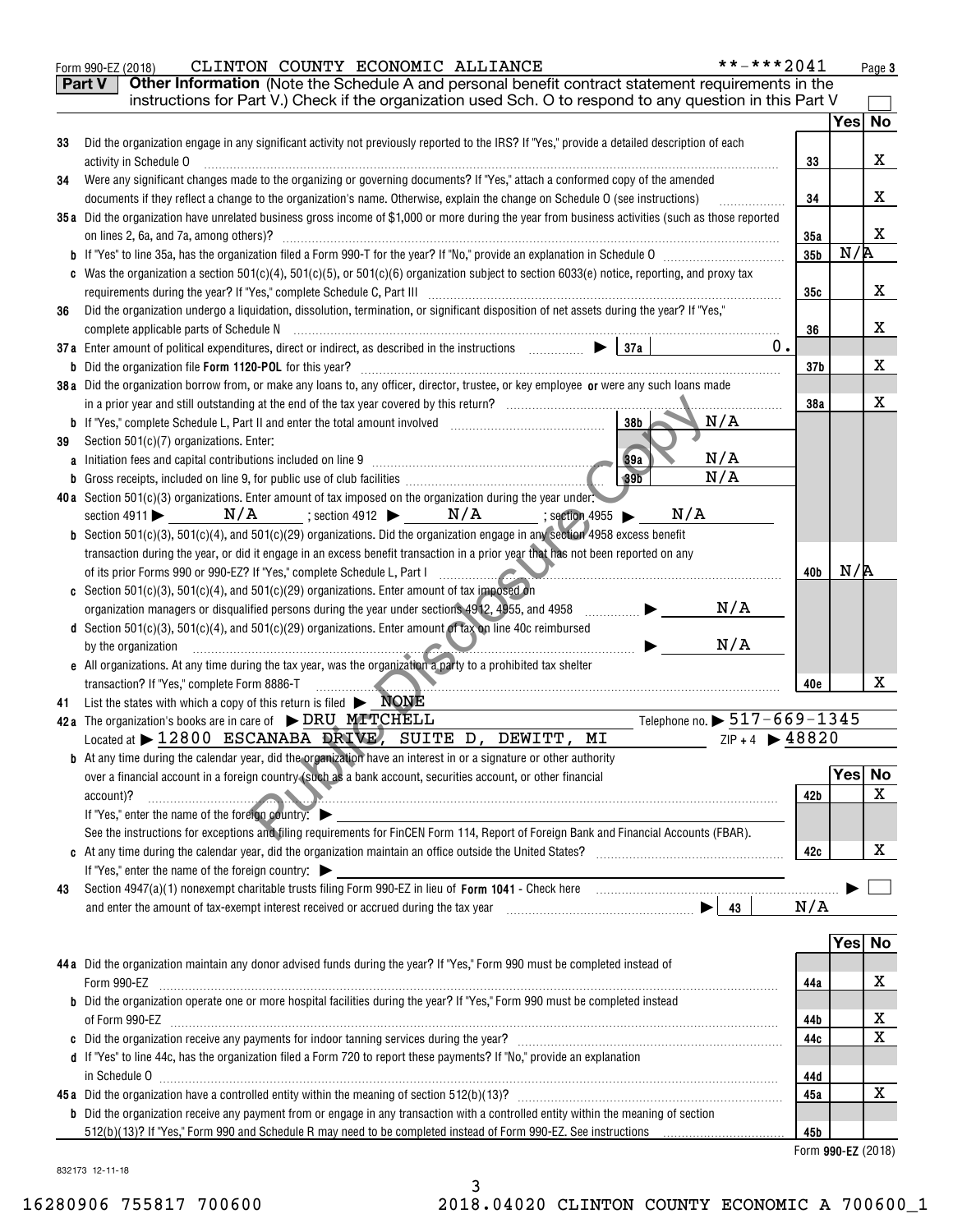| 46                                                         | Did the organization engage, directly or indirectly, in political campaign activities on behalf of or in opposition to candidates for public office?<br>If "Yes," complete Schedule C, Part I                                                                      |     |                             |                                          |                                                         |      |                                      | 46                 | x  |
|------------------------------------------------------------|--------------------------------------------------------------------------------------------------------------------------------------------------------------------------------------------------------------------------------------------------------------------|-----|-----------------------------|------------------------------------------|---------------------------------------------------------|------|--------------------------------------|--------------------|----|
| <b>Part VI</b>                                             | Section 501(c)(3) Organizations Only                                                                                                                                                                                                                               |     |                             |                                          |                                                         |      |                                      |                    |    |
|                                                            | All section 501(c)(3) organizations must answer questions 47-49b and 52, and complete the tables for lines 50 and 51.                                                                                                                                              |     |                             |                                          |                                                         |      |                                      |                    |    |
|                                                            | Check if the organization used Schedule O to respond to any question in this Part VI                                                                                                                                                                               |     |                             |                                          |                                                         |      |                                      |                    |    |
|                                                            |                                                                                                                                                                                                                                                                    |     |                             |                                          |                                                         |      |                                      | Yesl<br>47         | No |
| 47<br>48                                                   | Did the organization engage in lobbying activities or have a section 501(h) election in effect during the tax year? If "Yes," complete Sch. C, Part II                                                                                                             |     |                             |                                          |                                                         |      |                                      | 48                 |    |
| 49 a                                                       | Did the organization make any transfers to an exempt non-charitable related organization?                                                                                                                                                                          |     |                             |                                          |                                                         |      |                                      | 49a                |    |
|                                                            |                                                                                                                                                                                                                                                                    |     |                             |                                          |                                                         |      |                                      | 49b                |    |
| 50                                                         | Complete this table for the organization's five highest compensated employees (other than officers, directors, trustees, and key employees) who each received more                                                                                                 |     |                             |                                          |                                                         |      |                                      |                    |    |
|                                                            | than \$100,000 of compensation from the organization. If there is none, enter "None."                                                                                                                                                                              |     |                             |                                          |                                                         |      | $(d)$ Health benefits,               | (e) Estimated      |    |
|                                                            | (a) Name and title of each employee                                                                                                                                                                                                                                |     |                             | (b) Average hours<br>per week devoted to | (C) Reportable<br>compensation (Forms<br>W-2/1099-MISC) |      | contributions to<br>employee benefit | amount of other    |    |
|                                                            |                                                                                                                                                                                                                                                                    | N/A |                             | position                                 |                                                         |      | plans, and deferred<br>compensation  | compensation       |    |
|                                                            |                                                                                                                                                                                                                                                                    |     |                             |                                          |                                                         |      |                                      |                    |    |
|                                                            |                                                                                                                                                                                                                                                                    |     |                             |                                          |                                                         |      |                                      |                    |    |
|                                                            |                                                                                                                                                                                                                                                                    |     |                             |                                          |                                                         |      |                                      |                    |    |
|                                                            |                                                                                                                                                                                                                                                                    |     |                             |                                          |                                                         |      |                                      |                    |    |
|                                                            |                                                                                                                                                                                                                                                                    |     |                             |                                          |                                                         |      |                                      |                    |    |
|                                                            |                                                                                                                                                                                                                                                                    |     |                             |                                          |                                                         |      |                                      |                    |    |
|                                                            |                                                                                                                                                                                                                                                                    |     |                             |                                          |                                                         |      |                                      |                    |    |
|                                                            |                                                                                                                                                                                                                                                                    |     |                             |                                          |                                                         |      |                                      |                    |    |
|                                                            |                                                                                                                                                                                                                                                                    |     |                             |                                          |                                                         |      |                                      |                    |    |
| f<br>51                                                    | Total number of other employees paid over \$100,000<br>Complete this table for the organization's five highest compensated independent contractors who each received more than \$100,000 of compensation from the<br>organization. If there is none, enter "None." | N/A |                             |                                          |                                                         |      |                                      |                    |    |
|                                                            | (a) Name and business address of each independent contractor                                                                                                                                                                                                       |     |                             |                                          | (b) Type of service                                     |      |                                      | (c) Compensation   |    |
|                                                            |                                                                                                                                                                                                                                                                    |     |                             |                                          |                                                         |      |                                      |                    |    |
|                                                            |                                                                                                                                                                                                                                                                    |     |                             |                                          |                                                         |      |                                      |                    |    |
|                                                            |                                                                                                                                                                                                                                                                    |     |                             |                                          |                                                         |      |                                      |                    |    |
|                                                            |                                                                                                                                                                                                                                                                    |     |                             |                                          |                                                         |      |                                      |                    |    |
|                                                            |                                                                                                                                                                                                                                                                    |     |                             |                                          |                                                         |      |                                      |                    |    |
|                                                            |                                                                                                                                                                                                                                                                    |     |                             |                                          |                                                         |      |                                      |                    |    |
| 52                                                         | d Total number of other independent contractors each receiving over \$100,000<br>Did the organization complete Schedule A? Note: All section 501(c)(3) organizations must attach a                                                                                 |     |                             |                                          |                                                         |      |                                      |                    |    |
|                                                            | completed Schedule A                                                                                                                                                                                                                                               |     |                             |                                          |                                                         |      |                                      | Yes                |    |
|                                                            | Under penalties of perjury, I declare that I have examined this return, including accompanying schedules and statements, and to the best of my knowledge and belief, it is                                                                                         |     |                             |                                          |                                                         |      |                                      |                    |    |
|                                                            | true, correct, and complete. Declaration of preparer (other than officer) is based on all information of which preparer has any knowledge.                                                                                                                         |     |                             |                                          |                                                         |      |                                      |                    |    |
|                                                            | Signature of officer                                                                                                                                                                                                                                               |     |                             |                                          |                                                         | Date |                                      |                    |    |
|                                                            | DRU MITCHELL, PRESIDENT AND CEO<br>Type or print name and title                                                                                                                                                                                                    |     |                             |                                          |                                                         |      |                                      |                    |    |
|                                                            | Print/Type preparer's name                                                                                                                                                                                                                                         |     | Preparer's signature        | Date                                     | Check                                                   | ïf   | PTIN                                 |                    |    |
|                                                            |                                                                                                                                                                                                                                                                    |     |                             |                                          | self-employed                                           |      |                                      |                    |    |
|                                                            | AMBER RATHBUN, CPA                                                                                                                                                                                                                                                 |     | AMBER RATHBUN, CPA 09/07/19 |                                          |                                                         |      |                                      | P01786612          |    |
| Sign<br><b>Here</b><br>Paid<br>Preparer<br><b>Use Only</b> | Firm's name $\blacktriangleright$ <b>MANER</b>                                                                                                                                                                                                                     |     | COSTERISAN PC               |                                          | Firm's EIN                                              |      | $*****7642$                          |                    |    |
|                                                            | Firm's address > 2425 E. GRAND RIVER, SUITE 1                                                                                                                                                                                                                      |     |                             |                                          | Phone no.                                               |      | $517 - 323 - 7500$                   |                    | No |
|                                                            | May the IRS discuss this return with the preparer shown above? See instructions                                                                                                                                                                                    |     | LANSING, MI 48912-3291      |                                          |                                                         |      |                                      | $\overline{X}$ Yes | No |

Form 990-EZ (2018) CLINTON COUNTY ECONOMIC ALLIANCE \* \* - \* \* \* 2 0 4 1 Page

832174 12-11-18

**4**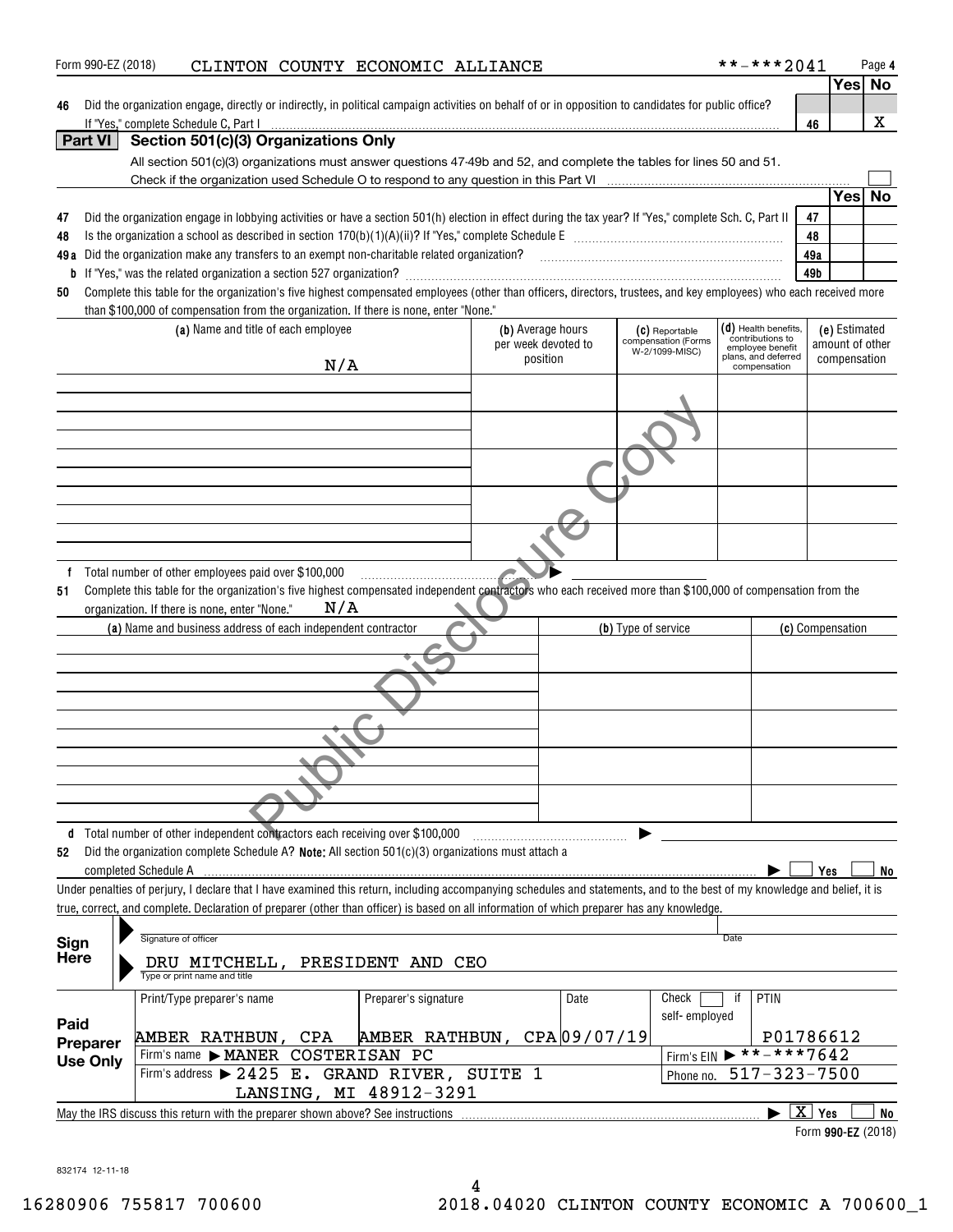Department of the Treasury Internal Revenue Service **(Form 990, 990-EZ, or 990-PF)**

Name of the organization

**Filers of:** 

# **Schedule B Schedule of Contributors**

**| Attach to Form 990, Form 990-EZ, or Form 990-PF. | Go to www.irs.gov/Form990 for the latest information.** OMB No. 1545-0047

**2018**

**Employer identification number**

| <b>Organization type</b> (check one): |                                                                                    |  |  |  |  |  |
|---------------------------------------|------------------------------------------------------------------------------------|--|--|--|--|--|
| Filers of:                            | Section:                                                                           |  |  |  |  |  |
| Form 990 or 990-EZ                    | $\boxed{\mathbf{X}}$ 501(c)( 6) (enter number) organization                        |  |  |  |  |  |
|                                       | $4947(a)(1)$ nonexempt charitable trust <b>not</b> treated as a private foundation |  |  |  |  |  |
|                                       | 527 political organization                                                         |  |  |  |  |  |
| Form 990-PF                           | 501(c)(3) exempt private foundation                                                |  |  |  |  |  |

CLINTON COUNTY ECONOMIC ALLIANCE  $\vert$  \*\*-\*\*\*2041

4947(a)(1) nonexempt charitable trust treated as a private foundation  $\mathcal{L}^{\text{max}}$ 

501(c)(3) taxable private foundation  $\mathcal{L}^{\text{max}}$ 

Check if your organization is covered by the **General Rule** or a **Special Rule.**<br>**Note:** Only a section 501(c)(7), (8), or (10) organization can check boxes for both the General Rule and a Special Rule. See instructions. Check if your organization is covered by the General Rule or a Special Rule.

### **General Rule**

 $\boxed{\textbf{X}}$  For an organization filing Form 990, 990-EZ, or 990-PF that received, during the year, contributions totaling \$5,000 or more (in money or property) from any one contributor. Complete Parts I and II. See instructions for determining a contributor's total contributions.

### **Special Rules**

any one contributor, during the year, total contributions of the greater of  $\,$  (1) \$5,000; or (2) 2% of the amount on (i) Form 990, Part VIII, line 1h; For an organization described in section 501(c)(3) filing Form 990 or 990-EZ that met the 33 1/3% support test of the regulations under sections 509(a)(1) and 170(b)(1)(A)(vi), that checked Schedule A (Form 990 or 990-EZ), Part II, line 13, 16a, or 16b, and that received from or (ii) Form 990-EZ, line 1. Complete Parts I and II.  $\mathcal{L}^{\text{max}}$ 4947(a)(1) nonexempt charitable trust treated as a private foundation<br>
501(c)(3) taxable private foundation<br>
ed by the General Rule or a Special Rule.<br>
For (10) organization can check boxes for both the General Rule and a

year, total contributions of more than \$1,000 *exclusively* for religious, charitable, scientific, literary, or educational purposes, or for the For an organization described in section 501(c)(7), (8), or (10) filing Form 990 or 990-EZ that received from any one contributor, during the prevention of cruelty to children or animals. Complete Parts I (entering "N/A" in column (b) instead of the contributor name and address), II, and III.  $\mathcal{L}^{\text{max}}$ 

purpose. Don't complete any of the parts unless the **General Rule** applies to this organization because it received *nonexclusively* year, contributions <sub>exclusively</sub> for religious, charitable, etc., purposes, but no such contributions totaled more than \$1,000. If this box is checked, enter here the total contributions that were received during the year for an *exclusively* religious, charitable, etc., For an organization described in section 501(c)(7), (8), or (10) filing Form 990 or 990-EZ that received from any one contributor, during the religious, charitable, etc., contributions totaling \$5,000 or more during the year  $\Box$ — $\Box$   $\Box$  $\mathcal{L}^{\text{max}}$ 

**Caution:**  An organization that isn't covered by the General Rule and/or the Special Rules doesn't file Schedule B (Form 990, 990-EZ, or 990-PF), but it **must** answer "No" on Part IV, line 2, of its Form 990; or check the box on line H of its Form 990-EZ or on its Form 990-PF, Part I, line 2, to<br>cortify that it doesn't meet the filipe requirements of Schodule B (Fer certify that it doesn't meet the filing requirements of Schedule B (Form 990, 990-EZ, or 990-PF).

**For Paperwork Reduction Act Notice, see the instructions for Form 990, 990-EZ, or 990-PF. Schedule B (Form 990, 990-EZ, or 990-PF) (2018)** LHA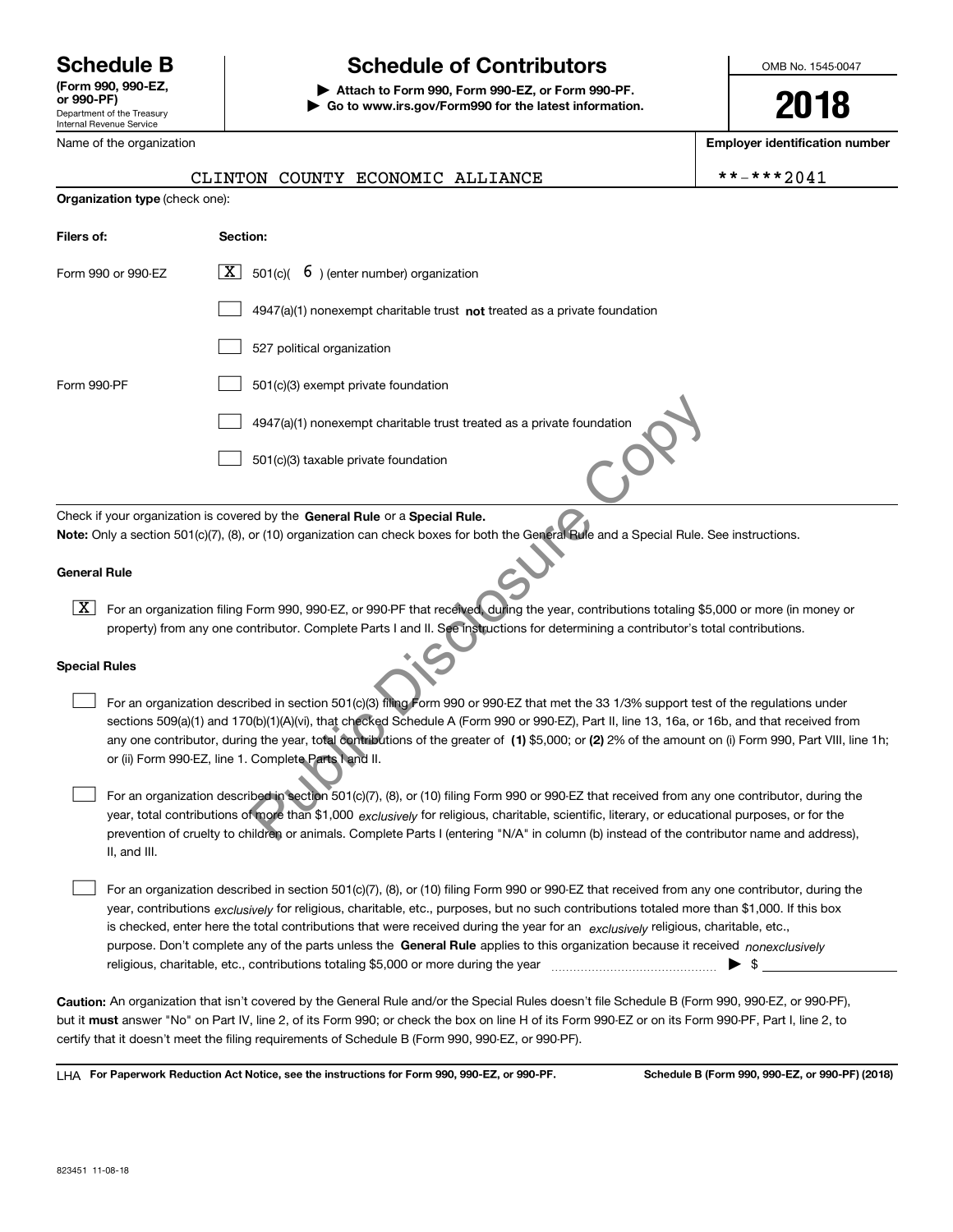**Employer identification number**

**(d) Type of contribution**

# CLINTON COUNTY ECONOMIC ALLIANCE  $\vert$  \*\*-\*\*\*2041

**(a) No.(b) Name, address, and ZIP + 4 (c) Total contributions Contributors** (see instructions). Use duplicate copies of Part I if additional space is needed. **2** Chedule B (Form 990, 990-EZ, or 990-PF) (2018)<br> **2Part I 2Part I COUNTY ECONOMIC ALLIANCE**<br> **2Part I Contributors** (see instructions). Use duplicate copies of Part I if additional space is needed.

| 1               | N/A                               | 15,000.<br>\$                     | Person<br>Payroll<br>Noncash<br>(Complete Part II for<br>noncash contributions.)                                                    |
|-----------------|-----------------------------------|-----------------------------------|-------------------------------------------------------------------------------------------------------------------------------------|
| (a)<br>No.      | (b)<br>Name, address, and ZIP + 4 | (c)<br><b>Total contributions</b> | (d)<br>Type of contribution                                                                                                         |
| 2               | N/A                               | 000.<br>\$                        | X.<br>Person<br>Payroll<br>Noncash<br>(Complete Part II for<br>noncash contributions.)                                              |
| (a)<br>No.      | (b)<br>Name, address, and ZIP + 4 | (c)<br><b>Total contributions</b> | (d)<br>Type of contribution                                                                                                         |
| 3               | N/A                               | 20,000.<br>\$                     | Person<br>x.<br>Payroll<br>Noncash<br>(Complete Part II for<br>noncash contributions.)                                              |
| (a)<br>No.      | (b)<br>Name, address, and ZIP +   | (c)<br><b>Total contributions</b> | (d)<br>Type of contribution                                                                                                         |
| 4               | N/A                               | 7,500.<br>\$                      | Person<br>x<br>Payroll<br>Noncash<br>(Complete Part II for<br>noncash contributions.)                                               |
| (a)<br>No.      | (b)<br>Name, address, and ZIP + 4 | (c)<br><b>Total contributions</b> | (d)<br>Type of contribution                                                                                                         |
|                 |                                   | \$                                | Person<br>Payroll<br>Noncash<br>(Complete Part II for<br>noncash contributions.)                                                    |
| (a)<br>No.      | (b)<br>Name, address, and ZIP + 4 | (c)<br><b>Total contributions</b> | (d)<br>Type of contribution                                                                                                         |
| 823452 11-08-18 |                                   | \$                                | Person<br>Payroll<br>Noncash<br>(Complete Part II for<br>noncash contributions.)<br>Schedule B (Form 990, 990-EZ, or 990-PF) (2018) |

16280906 755817 700600 2018.04020 CLINTON COUNTY ECONOMIC A 700600\_1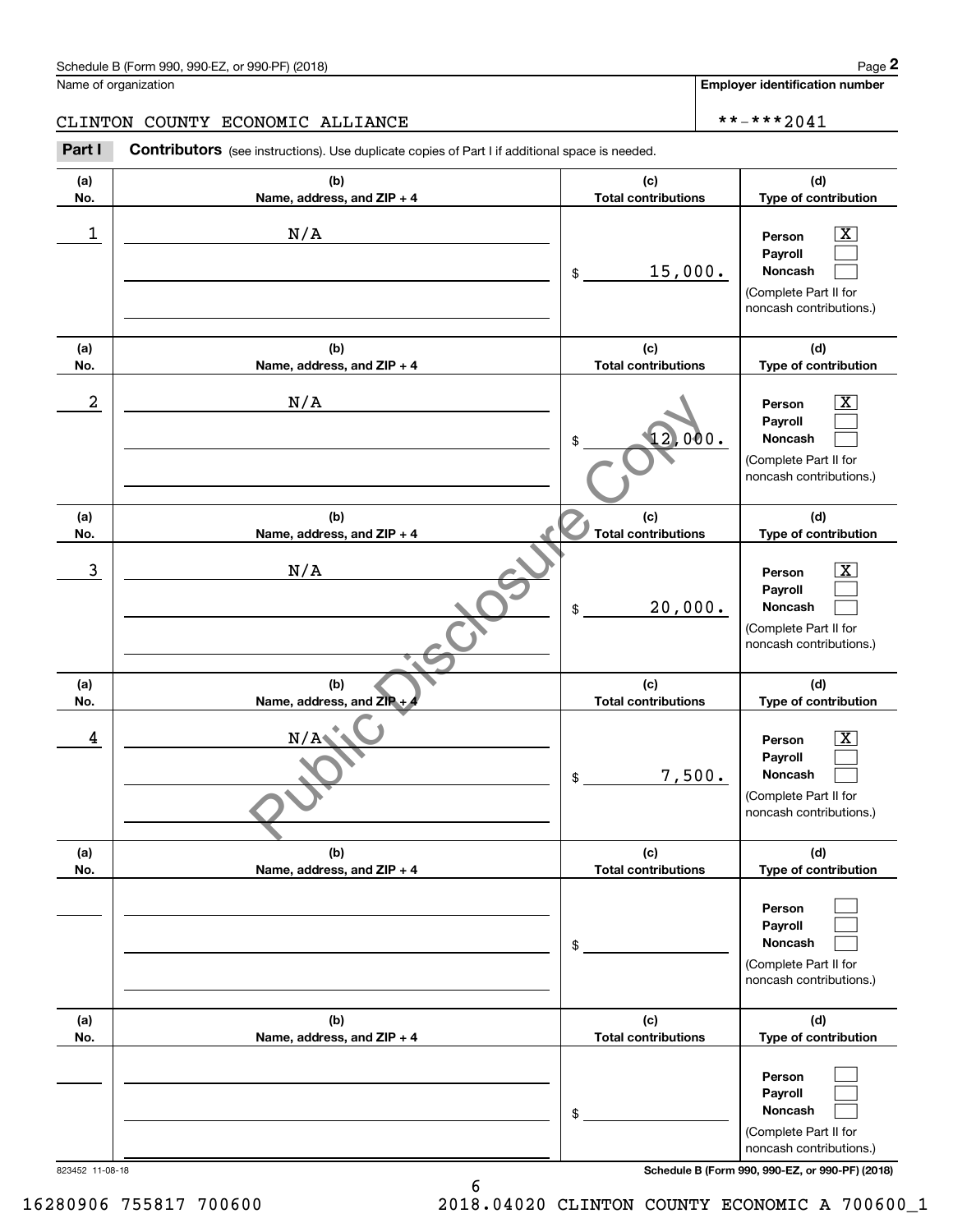### CLINTON COUNTY ECONOMIC ALLIANCE \*\*-\*\*\*2041

|                              | Schedule B (Form 990, 990-EZ, or 990-PF) (2018)                                                     |                                                 | Page 3                                          |
|------------------------------|-----------------------------------------------------------------------------------------------------|-------------------------------------------------|-------------------------------------------------|
|                              | Name of organization                                                                                |                                                 | <b>Employer identification number</b>           |
|                              | CLINTON COUNTY ECONOMIC ALLIANCE                                                                    |                                                 | **-***2041                                      |
| Part II                      | Noncash Property (see instructions). Use duplicate copies of Part II if additional space is needed. |                                                 |                                                 |
| (a)<br>No.<br>from<br>Part I | (b)<br>Description of noncash property given                                                        | (c)<br>FMV (or estimate)<br>(See instructions.) | (d)<br>Date received                            |
|                              |                                                                                                     | \$                                              |                                                 |
| (a)<br>No.<br>from<br>Part I | (b)<br>Description of noncash property given                                                        | (c)<br>FMV (or estimate)<br>(See instructions.) | (d)<br>Date received                            |
|                              |                                                                                                     | \$                                              |                                                 |
| (a)<br>No.<br>from<br>Part I | (b)<br>Description of noncash property given                                                        | (c)<br>FMV (or estimate)<br>(See instructions.) | (d)<br>Date received                            |
|                              |                                                                                                     | \$                                              |                                                 |
| (a)<br>No.<br>from<br>Part I | (b)<br>Description of noncash property given                                                        | (c)<br>FMV (or estimate)<br>(See instructions.) | (d)<br>Date received                            |
|                              |                                                                                                     | \$                                              |                                                 |
| (a)<br>No.<br>from<br>Part I | (b)<br>Description of noncash property given                                                        | (c)<br>FMV (or estimate)<br>(See instructions.) | (d)<br>Date received                            |
|                              |                                                                                                     | \$                                              |                                                 |
| (a)<br>No.<br>from<br>Part I | (b)<br>Description of noncash property given                                                        | (c)<br>FMV (or estimate)<br>(See instructions.) | (d)<br>Date received                            |
|                              |                                                                                                     | \$                                              |                                                 |
| 823453 11-08-18              |                                                                                                     |                                                 | Schedule B (Form 990, 990-EZ, or 990-PF) (2018) |

7

16280906 755817 700600 2018.04020 CLINTON COUNTY ECONOMIC A 700600\_1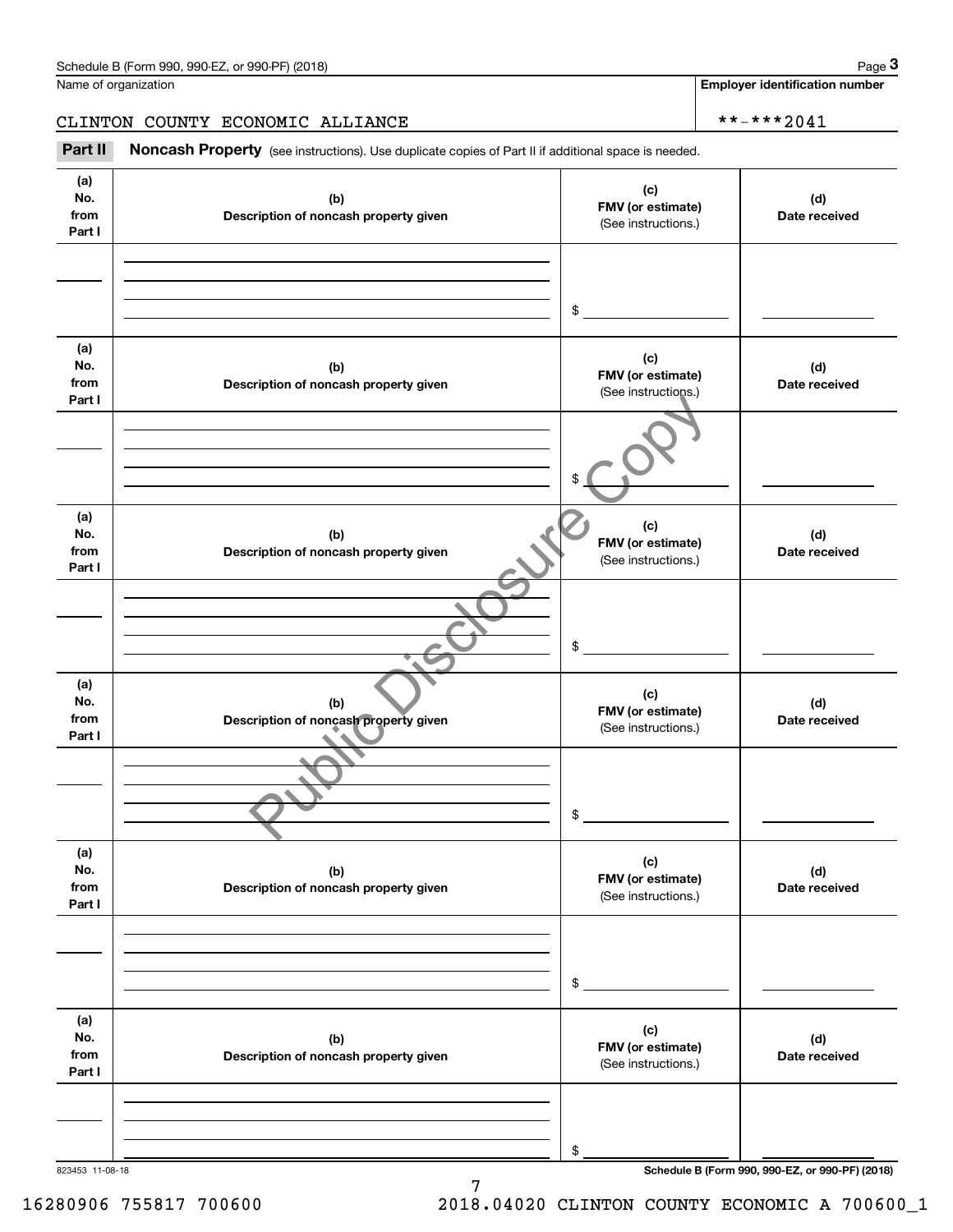| Schedule B (Form 990, 990-EZ, or 990-PF) (2018) | Page |
|-------------------------------------------------|------|
|-------------------------------------------------|------|

|--|--|--|

|                           | Schedule B (Form 990, 990-EZ, or 990-PF) (2018)                                                                                                                                                                                                                              |                      |  | Page 4                                          |  |  |  |
|---------------------------|------------------------------------------------------------------------------------------------------------------------------------------------------------------------------------------------------------------------------------------------------------------------------|----------------------|--|-------------------------------------------------|--|--|--|
| Name of organization      |                                                                                                                                                                                                                                                                              |                      |  | <b>Employer identification number</b>           |  |  |  |
|                           | CLINTON COUNTY ECONOMIC ALLIANCE                                                                                                                                                                                                                                             |                      |  | **-***2041                                      |  |  |  |
| Part III                  | Exclusively religious, charitable, etc., contributions to organizations described in section 501(c)(7), (8), or (10) that total more than \$1,000 for the year<br>from any one contributor. Complete columns (a) through (e) and the following line entry. For organizations |                      |  |                                                 |  |  |  |
|                           | completing Part III, enter the total of exclusively religious, charitable, etc., contributions of \$1,000 or less for the year. (Enter this info. once.) \\$<br>Use duplicate copies of Part III if additional space is needed.                                              |                      |  |                                                 |  |  |  |
| (a) No.<br>from           |                                                                                                                                                                                                                                                                              |                      |  |                                                 |  |  |  |
| Part I                    | (b) Purpose of gift                                                                                                                                                                                                                                                          | (c) Use of gift      |  | (d) Description of how gift is held             |  |  |  |
|                           |                                                                                                                                                                                                                                                                              |                      |  |                                                 |  |  |  |
|                           |                                                                                                                                                                                                                                                                              |                      |  |                                                 |  |  |  |
|                           |                                                                                                                                                                                                                                                                              | (e) Transfer of gift |  |                                                 |  |  |  |
|                           | Transferee's name, address, and ZIP + 4                                                                                                                                                                                                                                      |                      |  | Relationship of transferor to transferee        |  |  |  |
|                           |                                                                                                                                                                                                                                                                              |                      |  |                                                 |  |  |  |
|                           |                                                                                                                                                                                                                                                                              |                      |  |                                                 |  |  |  |
| (a) No.<br>from           | (b) Purpose of gift                                                                                                                                                                                                                                                          | (c) Use of gift      |  | (d) Description of how gift is held             |  |  |  |
| Part I                    |                                                                                                                                                                                                                                                                              |                      |  |                                                 |  |  |  |
|                           |                                                                                                                                                                                                                                                                              |                      |  |                                                 |  |  |  |
|                           |                                                                                                                                                                                                                                                                              |                      |  |                                                 |  |  |  |
|                           | (e) Transfer of gift                                                                                                                                                                                                                                                         |                      |  |                                                 |  |  |  |
|                           | Transferee's name, address, and ZIP + 4<br>Relationship of transferor to transferee                                                                                                                                                                                          |                      |  |                                                 |  |  |  |
|                           |                                                                                                                                                                                                                                                                              |                      |  |                                                 |  |  |  |
|                           |                                                                                                                                                                                                                                                                              |                      |  |                                                 |  |  |  |
| (a) No.<br>from           |                                                                                                                                                                                                                                                                              |                      |  |                                                 |  |  |  |
| Part I                    | (b) Purpose of gift                                                                                                                                                                                                                                                          | (c) Use of gift      |  | (d) Description of how gift is held             |  |  |  |
|                           |                                                                                                                                                                                                                                                                              |                      |  |                                                 |  |  |  |
|                           |                                                                                                                                                                                                                                                                              |                      |  |                                                 |  |  |  |
|                           |                                                                                                                                                                                                                                                                              | (e) Transfer of gift |  |                                                 |  |  |  |
|                           | Transferee's name, address, and ZIP + 4                                                                                                                                                                                                                                      |                      |  | Relationship of transferor to transferee        |  |  |  |
|                           |                                                                                                                                                                                                                                                                              |                      |  |                                                 |  |  |  |
|                           |                                                                                                                                                                                                                                                                              |                      |  |                                                 |  |  |  |
|                           |                                                                                                                                                                                                                                                                              |                      |  |                                                 |  |  |  |
| (a) No.<br>from<br>Part I | (b) Purpose of gift                                                                                                                                                                                                                                                          | (c) Use of gift      |  | (d) Description of how gift is held             |  |  |  |
|                           |                                                                                                                                                                                                                                                                              |                      |  |                                                 |  |  |  |
|                           |                                                                                                                                                                                                                                                                              |                      |  |                                                 |  |  |  |
|                           | (e) Transfer of gift                                                                                                                                                                                                                                                         |                      |  |                                                 |  |  |  |
|                           | Transferee's name, address, and $ZIP + 4$                                                                                                                                                                                                                                    |                      |  | Relationship of transferor to transferee        |  |  |  |
|                           |                                                                                                                                                                                                                                                                              |                      |  |                                                 |  |  |  |
|                           |                                                                                                                                                                                                                                                                              |                      |  |                                                 |  |  |  |
|                           |                                                                                                                                                                                                                                                                              |                      |  |                                                 |  |  |  |
| 823454 11-08-18           |                                                                                                                                                                                                                                                                              |                      |  | Schedule B (Form 990, 990-EZ, or 990-PF) (2018) |  |  |  |

8

16280906 755817 700600 2018.04020 CLINTON COUNTY ECONOMIC A 700600\_1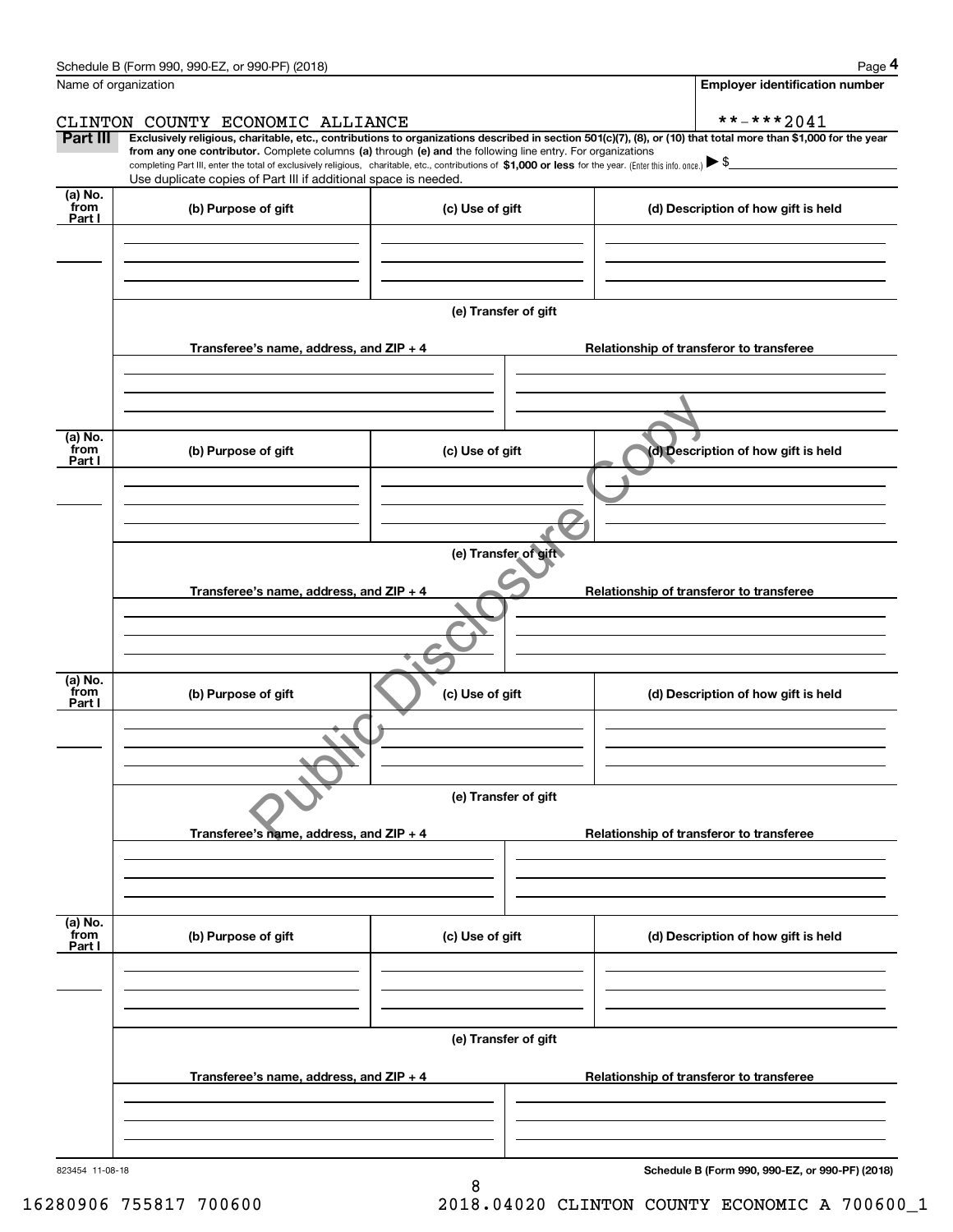| <b>SCHEDULE O</b> |  |
|-------------------|--|
|-------------------|--|

Department of the Treasury **(Form 990 or 990-EZ)**

Name of the organization

Internal Revenue Service

# **SCHEDULE O Supplemental Information to Form 990 or 990-EZ**

CLINTON COUNTY ECONOMIC ALLIANCE

**Complete to provide information for responses to specific questions on Form 990 or 990-EZ or to provide any additional information. | Attach to Form 990 or 990-EZ.**

**| Go to www.irs.gov/Form990 for the latest information.**

**Employer identification number**<br>\*\*-\*\*\*2041

OMB No. 1545-0047

**Open to Public Inspection**

**2018**

# FORM 990-EZ, PART I, LINE 16, OTHER EXPENSES:

| DESCRIPTION OF OTHER EXPENSES:                                                       |              | <b>AMOUNT:</b>                         |
|--------------------------------------------------------------------------------------|--------------|----------------------------------------|
| DUES AND SUBSCRIPTIONS                                                               |              | 820.                                   |
| MARKETING AND PROMOTION                                                              |              | 2,689.                                 |
| <b>JANITORIAL</b>                                                                    |              | 550.                                   |
| OFFICE EXPENSE                                                                       |              | 1,688.                                 |
| TRAVEL                                                                               |              | 3,509.                                 |
| SERVICE FEES                                                                         |              | 351.                                   |
| MISCELLANEOUS                                                                        |              | 251.                                   |
| INTEREST EXPENSE                                                                     |              | 12.                                    |
| <b>INSURANCE</b>                                                                     |              | 2,833.                                 |
| PROGRAM EXPENSES                                                                     |              | 4,802.                                 |
| TOTAL TO FORM 990-EZ, LINE 16                                                        |              | 17,505.                                |
|                                                                                      |              |                                        |
| 24 <sub>1</sub><br>OTHER ASSETS:<br>FORM 990-EZ, PART II, LINE                       |              |                                        |
| DESCRIPTION                                                                          | BEG. OF YEAR | END OF YEAR                            |
| RENT DEPOSIT                                                                         | 450.         | 450.                                   |
|                                                                                      |              |                                        |
| FORM 990-EZ, PART II, LINE 26, OTHER LIABILITIES:                                    |              |                                        |
| DESCRIPTION                                                                          | BEG. OF YEAR | END OF YEAR                            |
| ACCOUNTS PAYABLE AND ACCRUED EXPENSES                                                | 423.         | $0$ .                                  |
|                                                                                      |              |                                        |
| DEFERRED REVENUE                                                                     | 7,521.       | 1,664.                                 |
| FEDERAL WITHHOLDING                                                                  | 1,477.       | 1,045.                                 |
| FICA                                                                                 | 1,919.       | 608.                                   |
| MEDICARE                                                                             | 449.         | 127.                                   |
| MICHIGAN WITHHOLDING                                                                 | 354.         | 828.                                   |
| LHA For Paperwork Reduction Act Notice, see the Instructions for Form 990 or 990-EZ. |              | Schedule O (Form 990 or 990-EZ) (2018) |

832211 10-10-18

9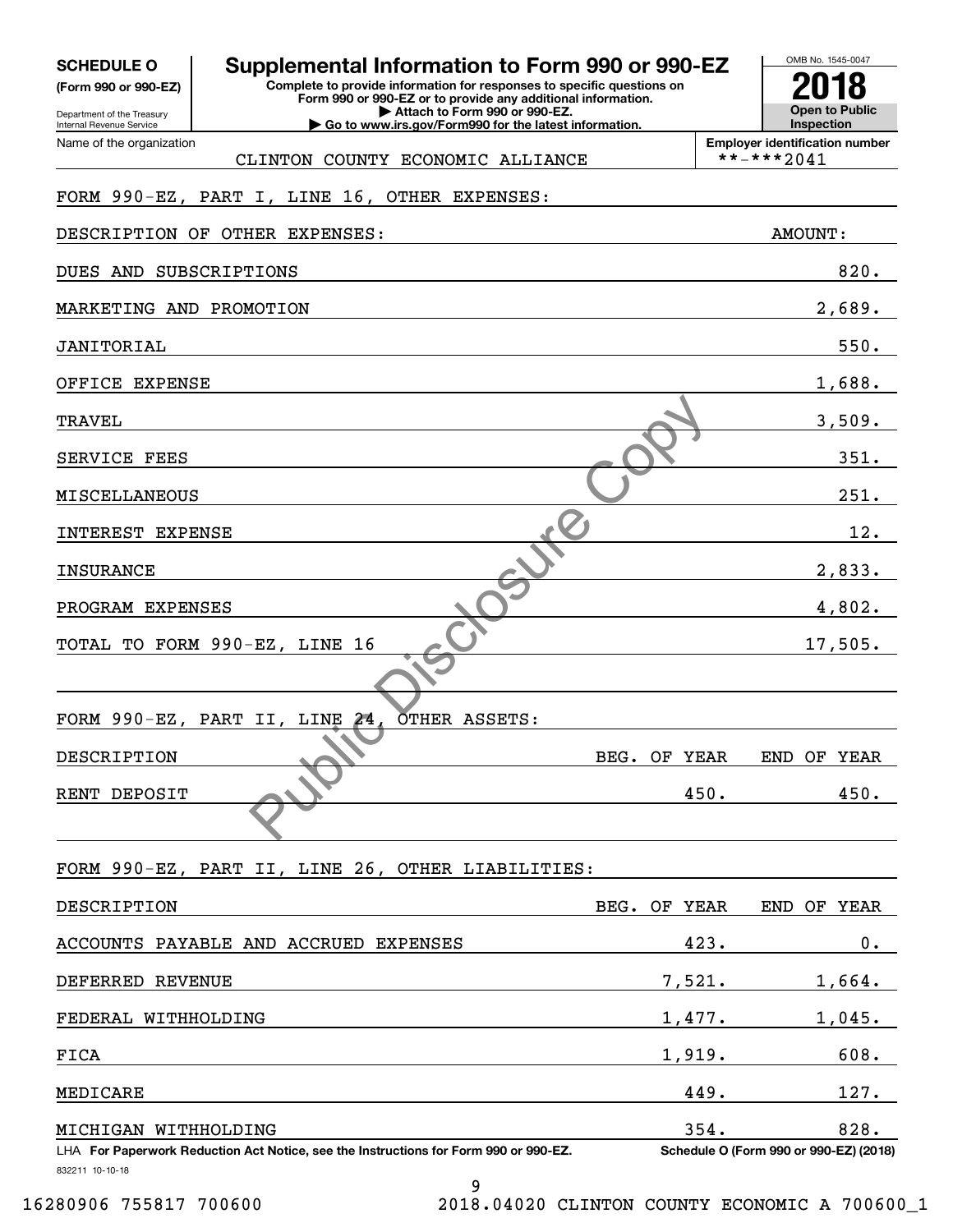| Schedule O (Form 990 or 990-EZ) (2018)<br>Page 2 |  |          |  |                                  |   |                                       |                           |
|--------------------------------------------------|--|----------|--|----------------------------------|---|---------------------------------------|---------------------------|
| Name of the organization                         |  |          |  |                                  |   | <b>Employer identification number</b> |                           |
|                                                  |  |          |  | CLINTON COUNTY ECONOMIC ALLIANCE |   | **-***2041                            |                           |
|                                                  |  | ----- ^^ |  |                                  | . |                                       | $\mathbf{A} = \mathbf{A}$ |

TOTAL TO FORM 990-EZ, LINE 26 12,143. 4,272.

FORM 990-EZ, PART III, PRIMARY EXEMPT PURPOSE - CLINTON COUNTY ECONOMIC ALLIANCE IS A NONPROFIT ORGANIZATION CREATED TO INCREASE EMPLOYMENT AND BUSINESS OPPORTUNITIES BY PROMOTING AND ASSISTING WITH THE EXPANSION OF EXISTING COMMERCIAL AND INDUSTRIAL BUSINESSES IN CLINTON COUNTY, CONDUCT STUDIES, DEVELOP LAND USE AND ENCOURAGE THE DEVELOPMENT OF SOUND BUSINESS PLANS BY COUNSELING BUSINESS OWNERS AND MANAGERS, AND TO WORK WITH GOVERNMENTAL AGENCIES TO ASSIST IN THESE DEVELOPMENT EFFORTS. WE WILL EDUCATE THE PUBLIC THROUGH VARIOUS MEDIA SOURCES ABOUT THE ADVANTAGES OF PLANT AND BUSINESS LOCATIONS IN CLINTON COUNTY. ALL PROGRAMS WILL BE DONE IN COOPERATION WITH BOTH PUBLIC AND PRIVATE AGENCIES. NNS BY COUNSELING BUSINESS OWNERS AND MANAGEMIAL AGENCIES TO ASSIST IN THESE DEVELOPMENT AND BUSINESS LOCATIONS IN CLINTON COUNTY AND BUSINESS LOCATIONS IN CLINTON COUNTY NONE IN COOPERATION WITH BOTH PUBLIC AND PRESENT ON

FORM 990-EZ, PART III, LINE 28, PROGRAM SERVICE ACCOMPLISHMENTS: THE CLINTON COUNTY ECONOMIC ALLIANCE IS THE LEAD FACILITATOR ON THE HISTORIC RODNEY B. WILSON CENTER PROJECT IN DOWNTOWN ST. JOHNS. HRS COMMUNITIES (HRSC) IS A FULL-SERVICE MICHIGAN BASED REAL ESTATE DEVELOPMENT COMPANY WITH GROUNDBREAKING PROJECTS THAT HAVE HELPED REDEFINE THE BUILT ENVIRONMENT. WITH A FOCUS ON HOUSING OPTIONS FOR TODAY'S LIFESTYLES AND WALKABLE COMMUNITY LIVING, THEY SPECIALIZE IN UNDERSTANDING THE COMPLEXITIES OF URBAN LIVING AND THE ADAPTIVE REUSE OF PROPERTIES. AN APRIL 2019 SUBMISSION TO THE MICHIGAN STATE HOUSING DEVELOPMENT AUTHORITY IS EXPECTED BY HRSC TO CONVERT APPROXIMATELY 60% OF THE FORMER HIGH SCHOOL INTO SENIOR HOUSING WHILE MAINTAINING THE HISTORIC ASPECTS OF THE BUILDING.

10

832212 10-10-18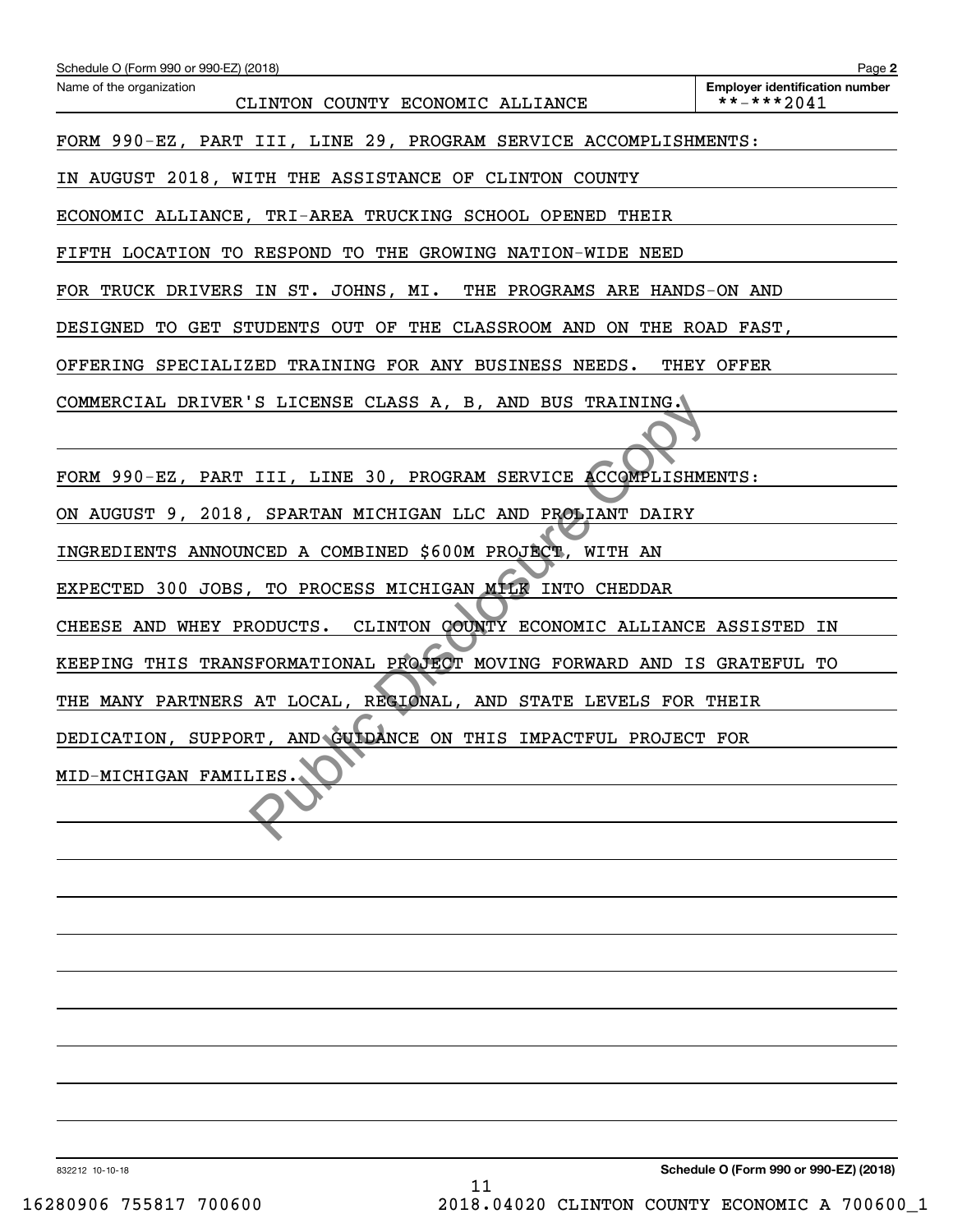| Schedule O (Form 990 or 990-EZ)                                                                                                                        |                                                      |                                                                                     |                                                                                                       | Page 2                                           |
|--------------------------------------------------------------------------------------------------------------------------------------------------------|------------------------------------------------------|-------------------------------------------------------------------------------------|-------------------------------------------------------------------------------------------------------|--------------------------------------------------|
| Name of the organization                                                                                                                               |                                                      |                                                                                     | <b>Employer identification number</b>                                                                 |                                                  |
| CLINTON COUNTY ECONOMIC ALLIANCE                                                                                                                       |                                                      |                                                                                     | **-***2041                                                                                            |                                                  |
| List of Officers, Directors, Trustees, and Key Employees. List each one even if not compensated. (see the instructions for Part IV.)<br><b>Part IV</b> |                                                      |                                                                                     |                                                                                                       |                                                  |
| (a) Name and title                                                                                                                                     | (b) Average hours<br>per week devoted to<br>position | (C) Reportable<br>compensation (Forms<br>W-2/1099-MISC)<br>(If not paid, enter -0-) | $(d)$ Health benefits,<br>contributions to<br>employee benefit<br>plans, and deferred<br>compensation | (e) Estimated<br>amount of other<br>compensation |
| SHAWN MIDDLETON                                                                                                                                        |                                                      |                                                                                     |                                                                                                       |                                                  |
| <b>TRUSTEE</b>                                                                                                                                         | 1.00                                                 | 0.                                                                                  | 0.                                                                                                    | 0.                                               |
| CHARLES OWENS<br><b>TRUSTEE</b>                                                                                                                        | 1.00                                                 | $0$ .                                                                               | $0$ .                                                                                                 | 0.                                               |
| TRAVIS ROBERTS                                                                                                                                         |                                                      |                                                                                     |                                                                                                       |                                                  |
| <b>TRUSTEE</b>                                                                                                                                         | 1.00                                                 | 0.                                                                                  | 0.                                                                                                    | 0.                                               |
| BRETT WITTENBERG                                                                                                                                       |                                                      |                                                                                     |                                                                                                       |                                                  |
| <b>TRUSTEE</b>                                                                                                                                         | 1.00                                                 | 0.                                                                                  | 0.                                                                                                    | 0.                                               |
| DAN WIETECHA                                                                                                                                           |                                                      |                                                                                     |                                                                                                       |                                                  |
| <b>TRUSTEE</b>                                                                                                                                         | 1.00                                                 | $\mathbf 0$ .                                                                       | 0.                                                                                                    | 0.                                               |
| KERRY WILLIAMS                                                                                                                                         |                                                      |                                                                                     |                                                                                                       |                                                  |
| <b>TRUSTEE</b>                                                                                                                                         | 1.00                                                 | $0$ .                                                                               | 0.                                                                                                    | 0.                                               |
| SHIRLEY HYDE                                                                                                                                           |                                                      |                                                                                     |                                                                                                       |                                                  |
| <b>TREASURER</b>                                                                                                                                       | 1.00                                                 | Đ.                                                                                  | 0.                                                                                                    | 0.                                               |
| WAYNE PETROELJE,<br>PHD                                                                                                                                |                                                      |                                                                                     |                                                                                                       |                                                  |
| VICE CHAIRMAN                                                                                                                                          | 1.00                                                 | 0.                                                                                  | 0.                                                                                                    | 0.                                               |
| <b>ALLEN BLOWER</b>                                                                                                                                    |                                                      |                                                                                     |                                                                                                       |                                                  |
| <b>CHAIRMAN</b>                                                                                                                                        | 1.00                                                 | $\mathbf 0$ .                                                                       | 0.                                                                                                    | 0.                                               |
| DRU MITCHELL<br>PRESIDENT & CEO                                                                                                                        | 40.00                                                | 75,900.                                                                             | 11,787.                                                                                               | 0.                                               |
|                                                                                                                                                        |                                                      |                                                                                     |                                                                                                       |                                                  |
|                                                                                                                                                        |                                                      |                                                                                     |                                                                                                       |                                                  |
|                                                                                                                                                        |                                                      |                                                                                     |                                                                                                       |                                                  |
|                                                                                                                                                        |                                                      |                                                                                     |                                                                                                       |                                                  |
|                                                                                                                                                        |                                                      |                                                                                     |                                                                                                       |                                                  |
|                                                                                                                                                        |                                                      |                                                                                     |                                                                                                       |                                                  |
|                                                                                                                                                        |                                                      |                                                                                     |                                                                                                       |                                                  |
|                                                                                                                                                        |                                                      |                                                                                     |                                                                                                       |                                                  |
|                                                                                                                                                        |                                                      |                                                                                     |                                                                                                       |                                                  |
|                                                                                                                                                        |                                                      |                                                                                     |                                                                                                       |                                                  |
|                                                                                                                                                        |                                                      |                                                                                     |                                                                                                       |                                                  |
|                                                                                                                                                        |                                                      |                                                                                     |                                                                                                       |                                                  |
|                                                                                                                                                        |                                                      |                                                                                     |                                                                                                       |                                                  |
|                                                                                                                                                        |                                                      |                                                                                     |                                                                                                       |                                                  |
|                                                                                                                                                        |                                                      |                                                                                     |                                                                                                       |                                                  |
|                                                                                                                                                        |                                                      |                                                                                     |                                                                                                       |                                                  |
|                                                                                                                                                        |                                                      |                                                                                     |                                                                                                       |                                                  |
|                                                                                                                                                        |                                                      |                                                                                     |                                                                                                       |                                                  |
|                                                                                                                                                        |                                                      |                                                                                     |                                                                                                       |                                                  |
|                                                                                                                                                        |                                                      |                                                                                     |                                                                                                       |                                                  |
|                                                                                                                                                        |                                                      |                                                                                     |                                                                                                       |                                                  |
|                                                                                                                                                        |                                                      |                                                                                     |                                                                                                       |                                                  |
|                                                                                                                                                        |                                                      |                                                                                     |                                                                                                       |                                                  |
|                                                                                                                                                        |                                                      |                                                                                     |                                                                                                       |                                                  |
|                                                                                                                                                        |                                                      |                                                                                     |                                                                                                       |                                                  |
|                                                                                                                                                        |                                                      |                                                                                     |                                                                                                       |                                                  |
|                                                                                                                                                        |                                                      |                                                                                     |                                                                                                       |                                                  |

12

**Schedule O (Form 990 or 990-EZ)**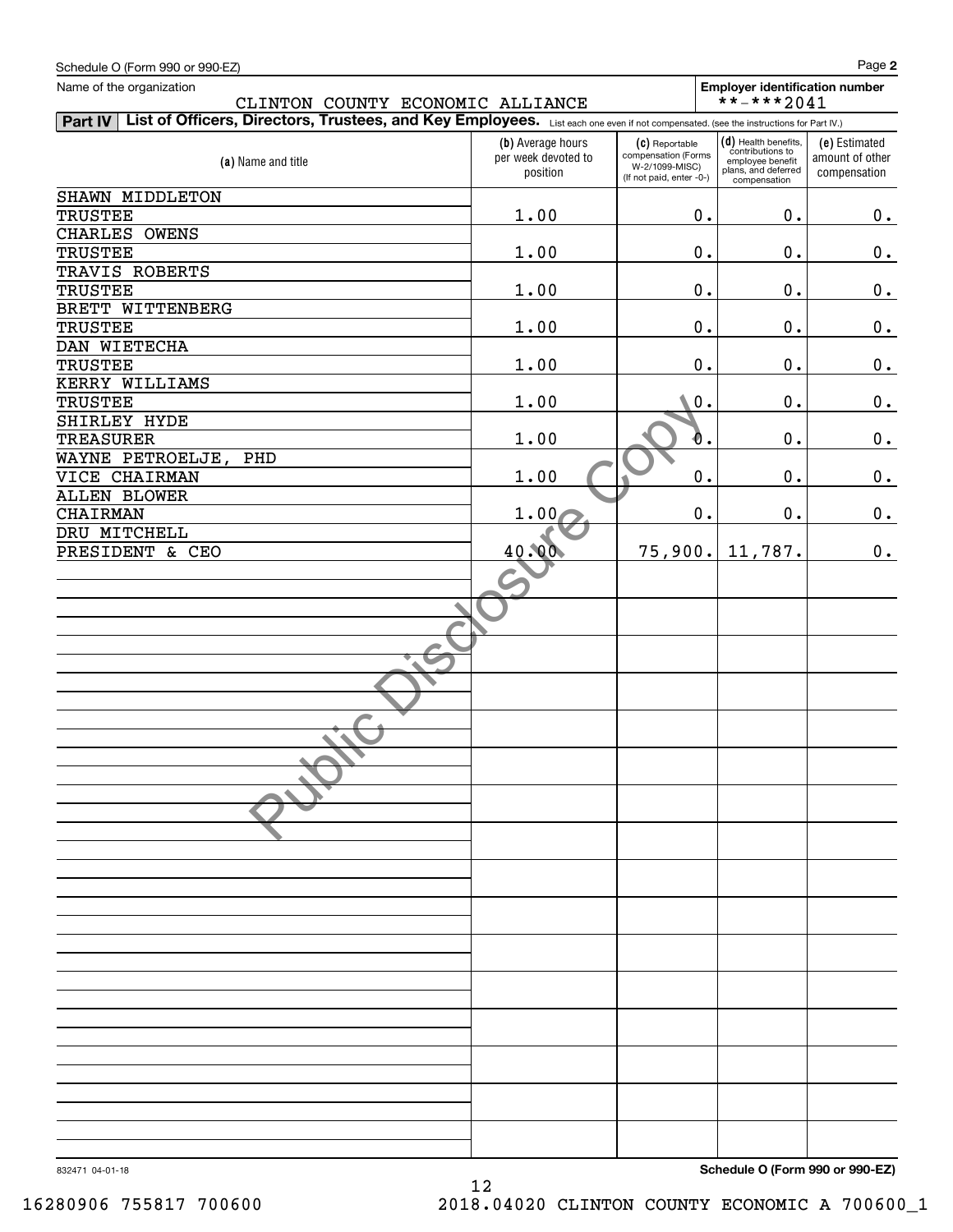| Form 8879-EO |  |
|--------------|--|
|              |  |

### **IRS e-file Signature Authorization for an Exempt Organization**

**| Do not send to the IRS. Keep for your records. | Go to www.irs.gov/Form8879EO for the latest information.**

For calendar year 2018, or fiscal year beginning and the state of the state of 2018, and ending calendary pear of 20

Department of the Treasury Internal Revenue Service

Name of exempt organization

**2018**

**Employer identification number**

### CLINTON COUNTY ECONOMIC ALLIANCE \*\*-\*\*\*2041

Name and title of officer PRESIDENT AND CEO DRU MITCHELL

**Part I | Type of Return and Return Information** (Whole Dollars Only)<br>Check the box for the return for which you are using this Form 8879-FO and enter the an

on line **1a, 2a, 3a, 4a,** or **5a,** below, and the amount on that line for the return being filed with this form was blank, then leave line **1b, 2b, 3b, 4b,** or **5b,** whichever is applicable, blank (do not enter -0-). But, if you entered -0- on the return, then enter -0- on the applicable line below. **Do not** complete more Check the box for the return for which you are using this Form 8879-EO and enter the applicable amount, if any, from the return. If you check the box than one line in Part I.

| 1a Form 990 check here $\blacktriangleright$<br><b>b Total revenue,</b> if any (Form 990, Part VIII, column (A), line 12) | 1b. |          |
|---------------------------------------------------------------------------------------------------------------------------|-----|----------|
| 2a Form 990-EZ check here $\blacktriangleright \boxed{X}$<br><b>b</b> Total revenue, if any (Form 990-EZ, line 9)         | 2b. | 133,191. |
| 3a Form 1120-POL check here<br><b>b</b> Total tax (Form 1120-POL, line 22)                                                | -3b |          |
| 4a Form 990-PF check here<br>b Tax based on investment income (Form 990-PF, Part VI, line 5)                              |     |          |
| 5a Form 8868 check here $\blacktriangleright$<br><b>b</b> Balance Due (Form 8868, line 3c) <b>manual</b>                  | .5b |          |
|                                                                                                                           |     |          |

### **Part II Declaration and Signature Authorization of Officer**

**(a)** an acknowledgement of receipt or reason for rejection of the transmission, (b) the reason for any delay in processing the return or refund, and (c) Under penalties of perjury, I declare that I am an officer of the above organization and that I have examined a copy of the organization's 2018 electronic return and accompanying schedules and statements and to the best of my knowledge and belief, they are true, correct, and complete. I further declare that the amount in Part I above is the amount shown on the copy of the organization's electronic return. I consent to allow my intermediate service provider, transmitter, or electronic return originator (ERO) to send the organization's return to the IRS and to receive from the IRS the date of any refund. If applicable, I authorize the U.S. Treasury and its designated Financial Agent to initiate an electronic funds withdrawal (direct debit) entry to the financial institution account indicated in the tax preparation software for payment of the organization's federal taxes owed on this return, and the financial institution to debit the entry to this account. To revoke a payment, I must contact the U.S. Treasury Financial Agent at 1-888-353-4537 no later than 2 business days prior to the payment (settlement) date. I also authorize the financial institutions involved in the processing of the electronic payment of taxes to receive confidential information necessary to answer inquiries and resolve issues related to the payment. I have selected a personal identification number (PIN) as my signature for the organization's electronic return and, if applicable, the organization's consent to electronic funds withdrawal. **Example 12** In The state of the against the Comparison of the University of the Comparison of the Bigginal Constant Copy of the statements and the best of my knowledge and belief, they are that I am an officer of the abov

#### **Officer's PIN: check one box only**

| v<br><b>MANEL</b><br>∩פ<br>אחיד?<br>SAN<br>authorize<br>△ |                        | $\overline{a}$ $\overline{b}$<br>'45<br>PIN<br>to enter my |
|-----------------------------------------------------------|------------------------|------------------------------------------------------------|
| ∼                                                         | ERO fin<br>` firm name | Enter five numbers, but<br>do not enter all zeros          |

as my signature on the organization's tax year 2018 electronically filed return. If I have indicated within this return that a copy of the return is being filed with a state agency(ies) regulating charities as part of the IRS Fed/State program, I also authorize the aforementioned ERO to enter my PIN on the return's disclosure consent screen.

As an officer of the organization, I will enter my PIN as my signature on the organization's tax year 2018 electronically filed return. If I have indicated within this return that a copy of the return is being filed with a state agency(ies) regulating charities as part of the IRS Fed/State program, I will enter my PIN on the return's disclosure consent screen.  $\mathcal{L}^{\text{max}}$ 

Officer's signature  $\blacktriangleright$  Date  $\blacktriangleright$ 

### **Part III Certification and Authentication**

**ERO's EFIN/PIN.** Enter your six-digit electronic filing identification number (EFIN) followed by your five-digit self-selected PIN.

| 38015712345            |  |
|------------------------|--|
| Do not enter all zeros |  |

Г

confirm that I am submitting this return in accordance with the requirements of **Pub. 4163,** Modernized e-File (MeF) Information for Authorized IRS *e-file*  Providers for Business Returns. I certify that the above numeric entry is my PIN, which is my signature on the 2018 electronically filed return for the organization indicated above. I

| ERO's signature MANER COSTERISAN PC                                                                                 |  |  | Date $\triangleright$ 09/07/19 |                       |  |  |  |  |
|---------------------------------------------------------------------------------------------------------------------|--|--|--------------------------------|-----------------------|--|--|--|--|
| <b>ERO Must Retain This Form - See Instructions</b><br>Do Not Submit This Form to the IRS Unless Requested To Do So |  |  |                                |                       |  |  |  |  |
| LHA For Paperwork Reduction Act Notice, see instructions.                                                           |  |  |                                | Form 8879-EO $(2018)$ |  |  |  |  |
| 823051 10-26-18                                                                                                     |  |  |                                |                       |  |  |  |  |